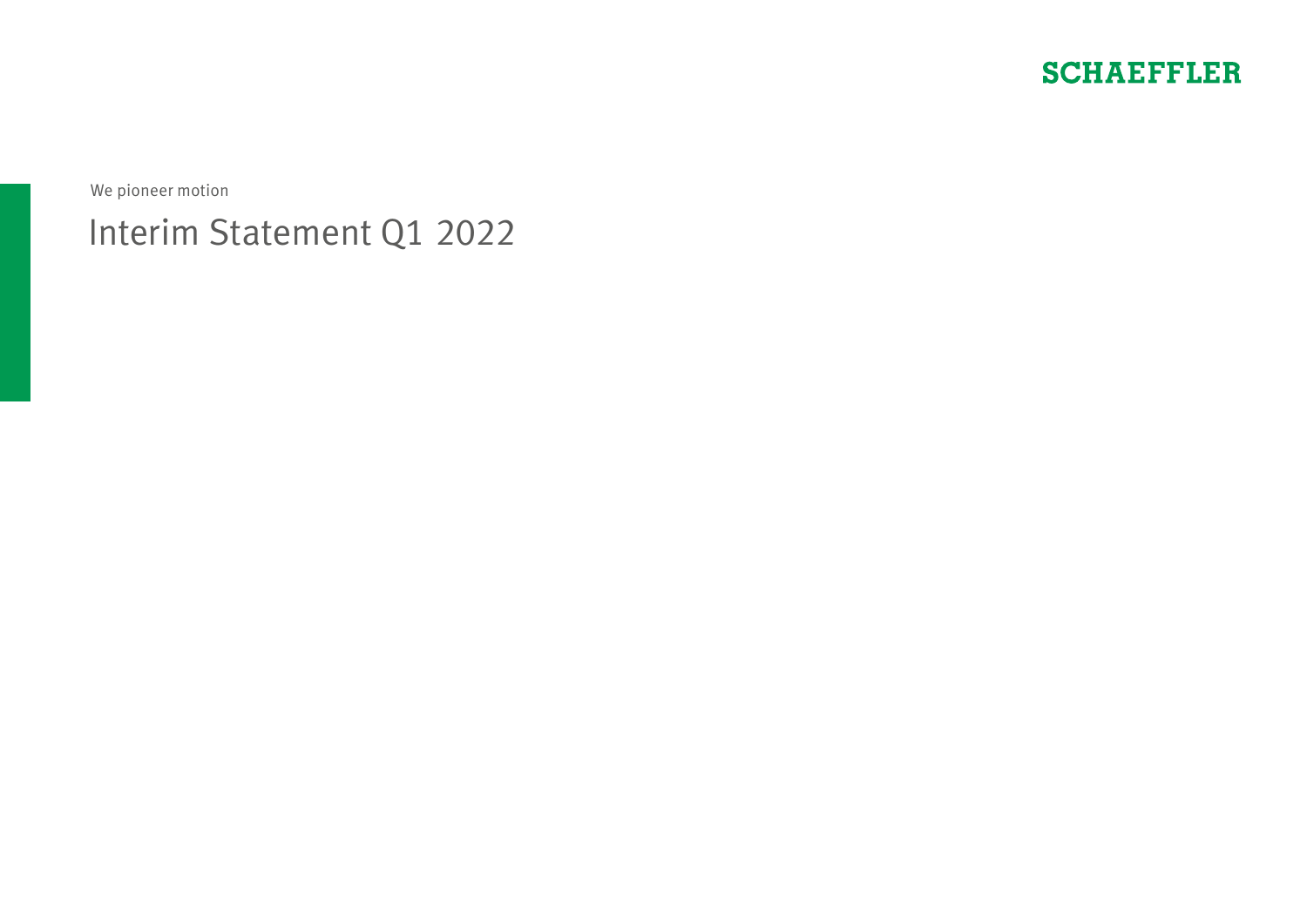## Highlights Q1 2022

Revenue increased slightly despite challenging market conditions

Revenue at EUR **3.8** bn (up 1.9% at constant currency)

(prior year: EUR 3.6 bn)

Margin affected by sharp increase in procurement costs

EBIT margin before special items **6.9**%

(prior year: 11.2%)

Free cash flow positive

Free cash flow before cash in- and outflows for M&A activities at EUR **14** m

(prior year: EUR 130 m)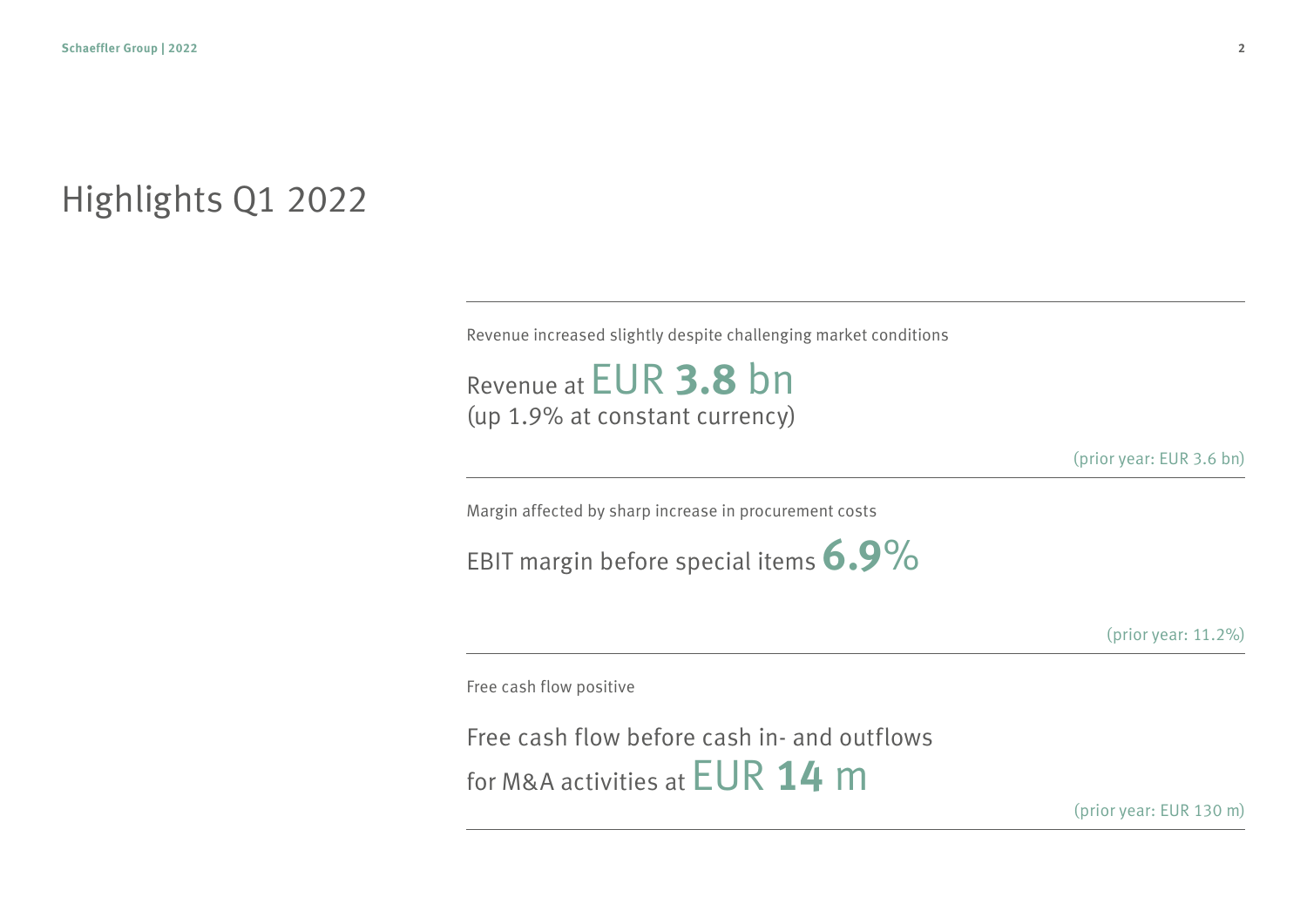### **Significant events – first quarter 2022**

In a transaction that closed on February 1, 2022, the Schaeffler Group has acquired 100% of the shares of **Melior Motion GmbH.** The acquisition of this manufacturer of precision gearboxes for robotics and other applications in automation expands the robotics port folio of the Schaeffler Group's Industrial division.

The geopolitical and economic uncertainty resulting from the **war in Ukraine** affects the Schaeffler Group's sales and procurement markets. While the direct implications for the Schaeffler Group's activities in Russia and Ukraine are limited, the military action between Russia and Ukraine impacts the global economy and, as a result, indirectly affects the Schaeffler Group.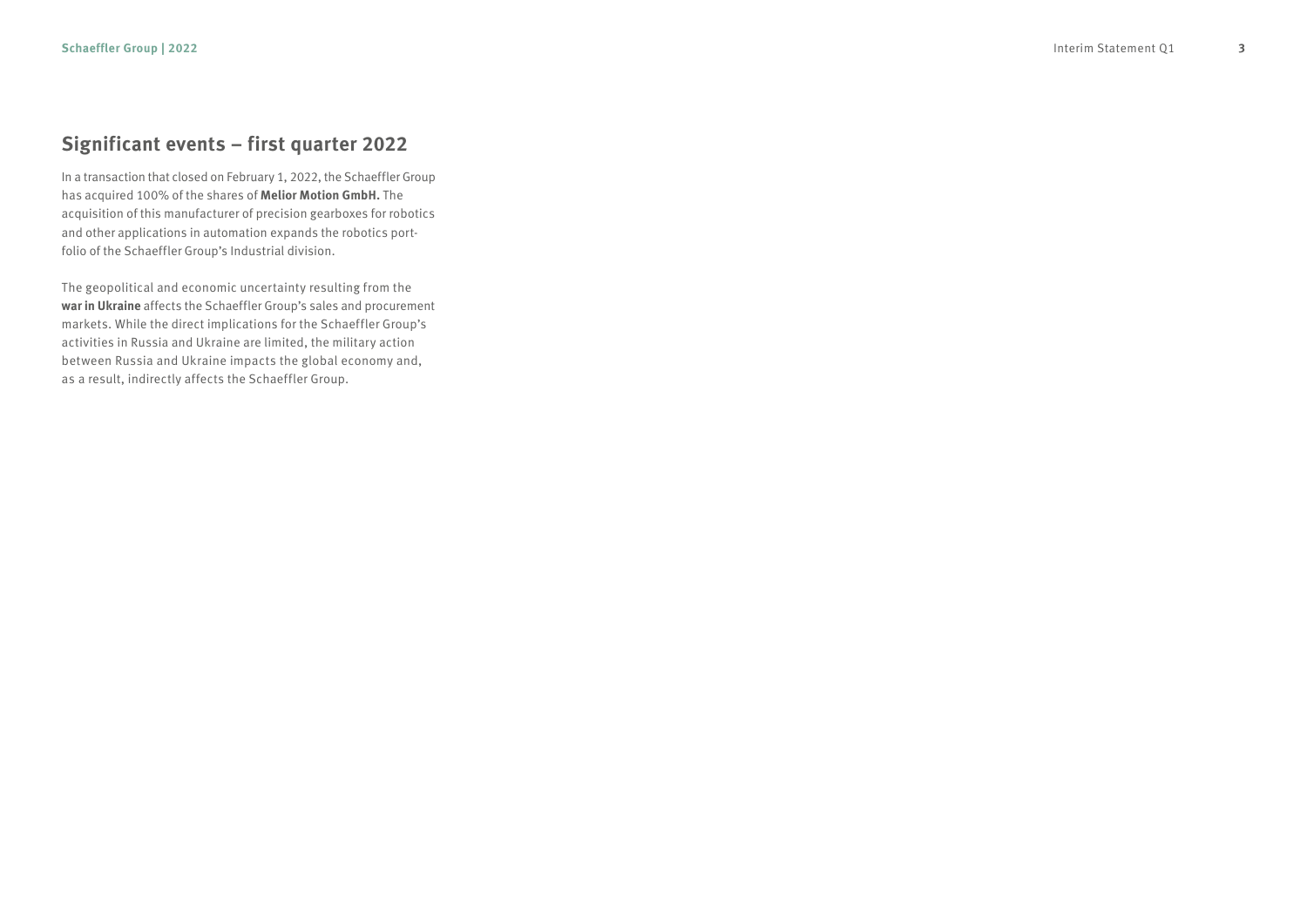#### **Schaeffler Group earnings**

The increase in **revenue,** excluding the impact of currency translation, in the first quarter was mostly attributable to a favorable impact from sales prices in all three divisions, especially since significant rises in procurement costs were increasingly passed on to the market. Sales volumes were slightly ahead of the prior year level, with the Automotive Technologies and Automotive Aftermarket divisions' lower volumes offset by higher volumes in the Industrial division. In the **Automotive Technologies division,** results of operations were significantly affected by the challenging sector environment, including a decline in global vehicle production that was partly due to bottlenecks in global supply chains. The decline in volumes in the **Automotive Aftermarket division** was driven by the Europe region, particularly as a result of the trend in the Independent Aftermarket business in the Central & Eastern Europe subregion. In the **Industrial division,** growth was mainly generated by encouraging business in the Europe region, including the Industrial Distribution business.

The considerable decrease in **EBIT margin before special items** from the strong first quarter 2021 was primarily due to the considerably lower gross profit margin for the reporting period. The main reason for this decrease were significantly higher procurement costs that were only partially offset by adjustments to sales prices.

|                                                                      | 1st three months |          |         |
|----------------------------------------------------------------------|------------------|----------|---------|
|                                                                      |                  |          | Change  |
| in $\epsilon$ millions                                               | 2022             | 2021     | in %    |
| Revenue                                                              | 3,758            | 3,560    | 5.6     |
| * at constant currency                                               |                  |          | 1.9     |
| Revenue by division                                                  |                  |          |         |
| Automotive Technologies                                              | 2,293            | 2,281    | 0.5     |
| • at constant currency                                               |                  |          | $-3.2$  |
| Automotive Aftermarket                                               | 463              | 444      | 4.4     |
| * at constant currency                                               |                  |          | 2.1     |
| Industrial                                                           | 1,002            | 836      | 19.9    |
| • at constant currency                                               |                  |          | 15.7    |
| Revenue by region <sup>1)</sup>                                      |                  |          |         |
| Europe                                                               | 1,584            | 1,518    | 4.4     |
| * at constant currency                                               |                  |          | 4.4     |
| Americas                                                             | 833              | 754      | 10.5    |
| · at constant currency                                               |                  |          | 3.5     |
| Greater China                                                        | 842              | 800      | 5.3     |
| • at constant currency                                               |                  |          | $-3.4$  |
| Asia/Pacific                                                         | 499              | 488      | 2.1     |
| • at constant currency                                               |                  |          | 0.4     |
| Cost of sales                                                        | $-2,887$         | $-2,603$ | 10.9    |
| <b>Gross profit</b>                                                  | 871              | 957      | $-9.0$  |
| • in % of revenue                                                    | 23.2             | 26.9     |         |
| Research and development expenses                                    | $-203$           | $-192$   | 5.3     |
| Selling and administrative expenses                                  | $-402$           | $-383$   | 5.1     |
| Other income and expense                                             | $-8$             | 6        |         |
| Income (loss) from equity-accounted investees                        | $-11$            | $-6$     | 82.3    |
| Earnings before financial result and income taxes (EBIT)             | 247              | 382      | $-35.2$ |
| • in % of revenue                                                    | 6.6              | 10.7     |         |
| Special items <sup>2)</sup>                                          | 11               | 15       | $-30.0$ |
| <b>EBIT before special items</b>                                     | 258              | 397      | $-35.0$ |
| • in % of revenue                                                    | 6.9              | 11.2     |         |
| Financial result                                                     | $-29$            | $-34$    | $-13.5$ |
| Income taxes                                                         | $-75$            | $-109$   | $-31.0$ |
| Net income <sup>3)</sup>                                             | 136              | 235      | $-42.0$ |
| Earnings per common non-voting share (basic/diluted, in $\epsilon$ ) | 0.21             | 0.35     | $-40.0$ |

1) Based on market (customer location).<br>
2) Please refer to the annual report 2021, pp. 33 et seq., for the definition of special items.<br>
3) Attributable to shareholders of the parent company.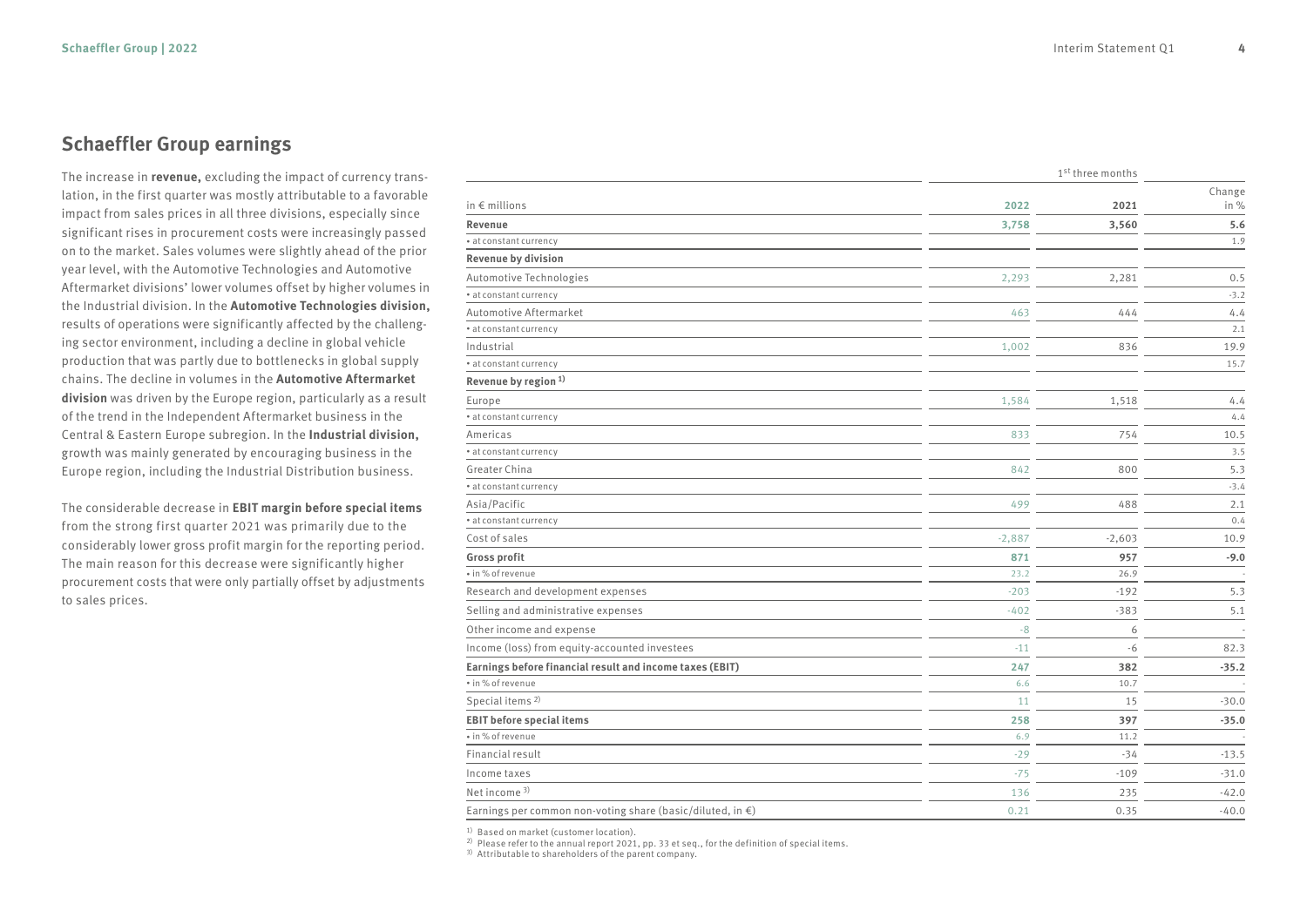#### **Automotive Technologies division earnings**

Until December 31, 2021, the division's business was organized into the four business divisions (BDs) E-Mobility, Engine Systems, Transmission Systems, and Chassis Systems. Starting January 1, 2022, the business is managed based on the four BDs E-Mobility, Engine & Transmission Systems, Bearings, and Chassis Systems.

The decline in **revenue,** excluding the impact of currency translation, in the first quarter of 2022 compared to the high-volume prior year quarter was primarily attributable to the persistently challenging environment in the automotive sector. The decline in global automobile production resulting from the sustained semiconductor shortages, the implications of the coronavirus pandemic, and the war in Ukraine reduced customers' call-offs. This reduction had an adverse impact on revenue, primarily at the **Engine & Transmission Systems** and **Bearings BDs,** that was partially offset by higher sales volumes at the **E-Mobility** and **Chassis Systems BDs** which were in part driven by product rampups. The division successfully passed on part of the significant increase in procurement costs to customers, favorably impacting its revenue trend as well. On the whole, revenue outperformed global automobile production during the reporting period.

#### **Outperformance Q1 2022**

|                                          |         | <b>Europe Americas</b> | Greater<br>China | Asia/<br>Pacific | Total  |
|------------------------------------------|---------|------------------------|------------------|------------------|--------|
| Revenue growth (in %) $^{1}$ )           | $-1.9$  | 0.3                    | $-5.3$           | $-8.3$           | $-3.2$ |
| LVP growth (in %) $^{2}$ )               | $-15.4$ | $-3.6$                 | 6.4              | $-6.5$           | $-4.5$ |
| Outperformance<br>(in percentage points) | 13.5    | 3.9                    | $-11.7$          | $-1.8$           | 1.3    |

The considerable decrease in **EBIT margin before special items** from the extraordinarily strong first quarter of 2021 – significantly influenced by the positive momentum in the market as well as the still limited impact on the global procurement markets – was primarily due to the considerably lower gross profit margin. The main reason for this decrease were significantly increased procurement costs that were only partly offset by adjustments to sales prices. The market-driven decline in volumes had an adverse impact as well.

|                                               |                         | 1 <sup>st</sup> three months |                |  |
|-----------------------------------------------|-------------------------|------------------------------|----------------|--|
| in $\epsilon$ millions                        | 2022                    | 2021                         | Change<br>in % |  |
|                                               |                         |                              |                |  |
| Revenue                                       | 2,293                   | 2,281                        | 0.5            |  |
| * at constant currency                        |                         |                              | $-3.2$         |  |
| Revenue by business division                  |                         |                              |                |  |
| E-Mobility BD                                 | 307                     | 247                          | 24.4           |  |
| • at constant currency                        |                         |                              | 18.4           |  |
| Engine & Transmission Systems BD              | 1,257                   | 1,283                        | $-2.0$         |  |
| * at constant currency                        |                         |                              | $-5.9$         |  |
| <b>Bearings BD</b>                            | 643                     | 676                          | $-4.9$         |  |
| · at constant currency                        |                         |                              | $-7.6$         |  |
| Chassis Systems BD                            | 86                      | 76                           | 13.5           |  |
| · at constant currency                        |                         |                              | 11.6           |  |
| Revenue by region 3)                          |                         |                              |                |  |
| Europe                                        | 849                     | 864                          | $-1.7$         |  |
| · at constant currency                        |                         |                              | $-1.9$         |  |
| Americas                                      | 567                     | 532                          | 6.6            |  |
| * at constant currency                        |                         |                              | 0.3            |  |
| Greater China                                 | 557                     | 541                          | 3.0            |  |
| · at constant currency                        |                         |                              | $-5.3$         |  |
| Asia/Pacific                                  | 320                     | 345                          | $-7.1$         |  |
| · at constant currency                        |                         |                              | $-8.3$         |  |
| Cost of sales                                 | $-1,859$                | $-1,721$                     | 8.0            |  |
| <b>Gross profit</b>                           | 434                     | 560                          | $-22.5$        |  |
| · in % of revenue                             | 18.9                    | 24.5                         |                |  |
| Research and development expenses             | $-162$                  | $-154$                       | 4.7            |  |
| Selling and administrative expenses           | $-183$                  | $-173$                       | 5.8            |  |
| Other income and expense                      | $\overline{0}$          | 6                            |                |  |
| Income (loss) from equity-accounted investees | $-11$                   | $-6$                         |                |  |
| <b>EBIT</b>                                   | 77                      | 232                          | $-66.7$        |  |
| · in % of revenue                             | 3.4                     | 10.2                         |                |  |
| Special items <sup>4)</sup>                   | $\overline{\mathbf{3}}$ | 8                            | $-65.3$        |  |
| <b>EBIT before special items</b>              | 80                      | 240                          | $-66.7$        |  |
| · in % of revenue                             | 3.5                     | 10.5                         |                |  |

Prior year information presented based on 2022 segment structure.<br><sup>1)</sup> Compared to prior year; at constant currency.

<sup>2)</sup> Growth in production of passenger cars and light commercial vehicles; source: IHS Markit (April 2022).<br><sup>3)</sup> Based on market (customer location).<br><sup>4)</sup> Please refer to the annual report 2021, pp. 33 et seq., for the de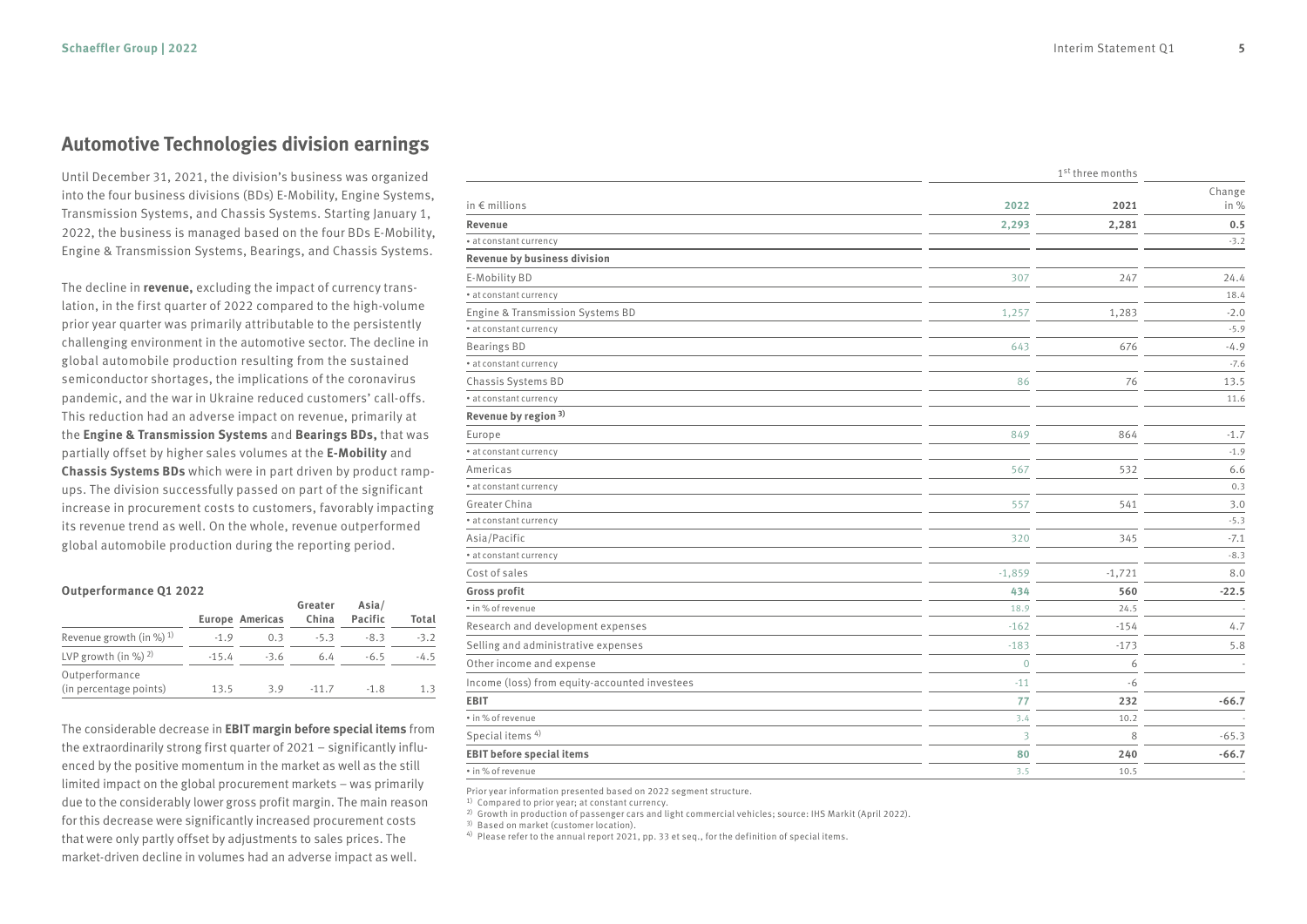#### **Automotive Aftermarket division earnings**

The **revenue** growth, excluding the impact of currency translation, in the first quarter of 2022 was mainly attributable to a favorable impact from sales prices. A significant part of the considerable increase in procurement costs was passed on to the market via adjustments to sales prices. Higher volumes in the **Americas region,** especially in the Independent Aftermarket business in the Mexico and South America subregions, contributed significantly to the division's revenue growth. The Greater China and Asia/Pacific regions reported an increase in volumes for the first quarter of 2022 as well. The **Greater China region** expanded further, primarily its e-commerce business. The growth reported by the **Asia/Pacific region** resulted mainly from higher volumes in the Independent Aftermarket business in India. Sales volumes in the **Europe region** declined slightly, however. This decline was primarily attributable to the Independent Aftermarket in the Central & Eastern Europe subregion, partly driven by the slump in sales toward the end of the first quarter of 2022 in Russia and Ukraine due to the war in Ukraine. In contrast, the OES business in the Western Europe subregion grew during the reporting period.

The slight increase in **EBIT margin before special items** was mainly driven by favorable one-off items in selling expenses related to an agreement reached with a service provider on payment of damages to compensate for additional expenses incurred. Increased procurement costs that were not fully compensated for by adjustments to sales prices had an offsetting effect.

|                                     |        | 1st three months |        |
|-------------------------------------|--------|------------------|--------|
|                                     |        |                  | Change |
| in $\epsilon$ millions              | 2022   | 2021             | in %   |
| Revenue                             | 463    | 444              | 4.4    |
| * at constant currency              |        |                  | 2.1    |
| Revenue by region <sup>1)</sup>     |        |                  |        |
| Europe                              | 306    | 312              | $-2.0$ |
| · at constant currency              |        |                  | $-2.0$ |
| Americas                            | 99     | 83               | 19.4   |
| * at constant currency              |        |                  | 11.3   |
| Greater China                       | 30     | 25               | 20.3   |
| · at constant currency              |        |                  | 9.8    |
| Asia/Pacific                        | 29     | 24               | 18.7   |
| · at constant currency              |        |                  | 15.6   |
| Cost of sales                       | $-319$ | $-300$           | 6.1    |
| Gross profit                        | 144    | 143              | 0.7    |
| · in% of revenue                    | 31.2   | 32.3             |        |
| Research and development expenses   | $-5$   | $-4$             | 6.5    |
| Selling and administrative expenses | $-76$  | $-82$            | $-6.8$ |
| Other income and expense            | $-2$   | $\mathbf 0$      | >100   |
| <b>EBIT</b>                         | 62     | 57               | 8.5    |
| · in% of revenue                    | 13.4   | 12.9             |        |
| Special items <sup>2)</sup>         |        | $\mathbf{1}$     | $-2.5$ |
| <b>EBIT before special items</b>    | 63     | 58               | 8.3    |
| · in% of revenue                    | 13.6   | 13.1             |        |

Prior year information presented based on 2022 segment structure.

1) Based on market (customer location).

<sup>2)</sup> Please refer to the annual report 2021, pp. 33 et seq., for the definition of special items.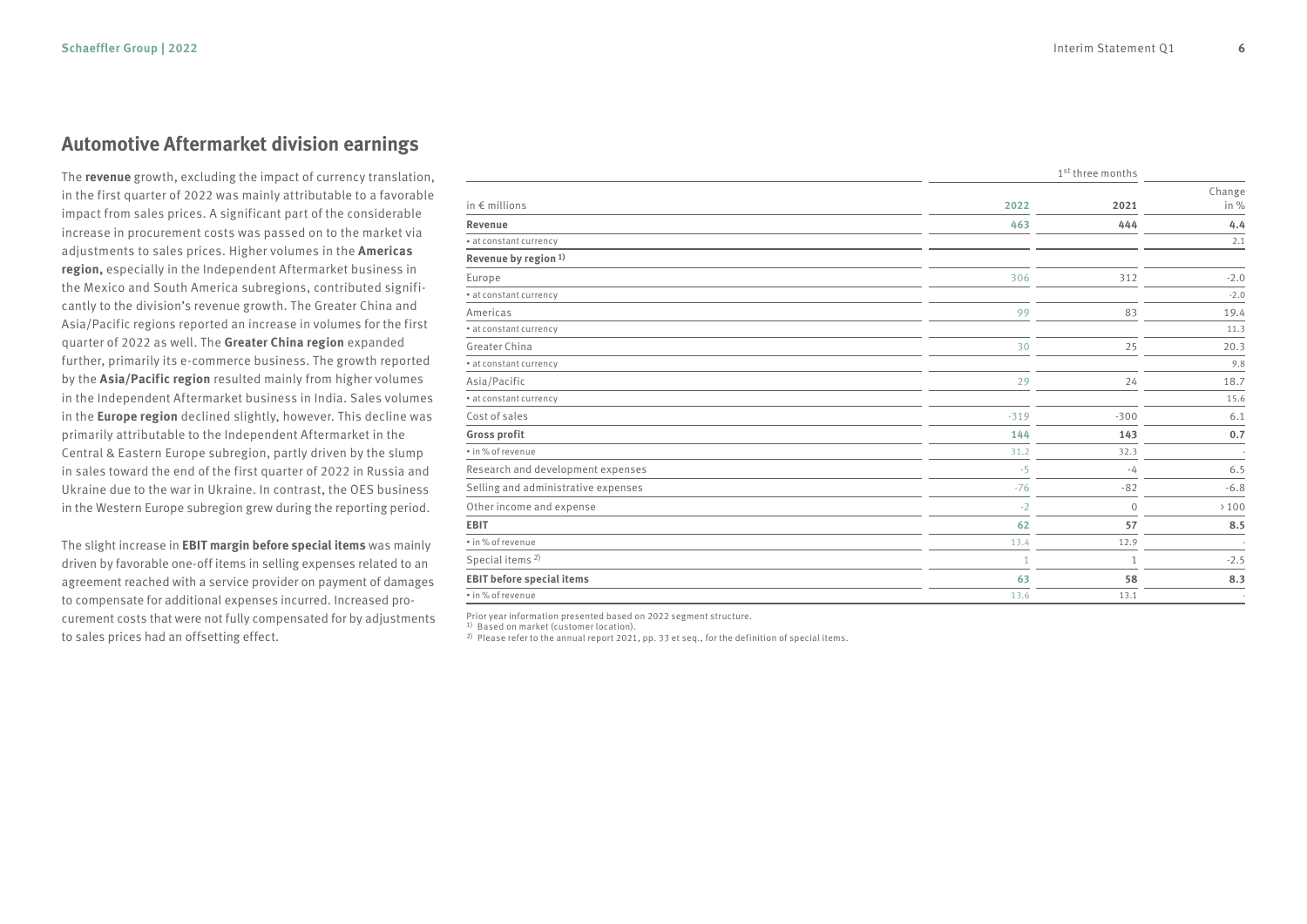#### **Industrial division earnings**

The considerable increase in **revenue** during the first quarter of 2022 was largely attributable to the strong increase in volumes at Industrial Distribution and in the industrial automation sector cluster in the **Europe region.** The **Asia/Pacific** and **Americas regions'** high demand in Industrial Distribution, in particular, contributed to revenue growth as well. On the other hand, higher demand in the power transmission, raw materials, and industrial automation sector clusters in the **Greater China region** did not fully offset the decline in volumes in the wind sector cluster that was partly due to subsidies for offshore wind turbines ending at the end of 2021 as expected; as a result, the region as a whole experienced a slight decline in revenue for the period, excluding the impact of currency translation. Additionally, the Industrial division reported a favorable impact of sales prices on revenue growth, primarily since significant increases in procurement costs were partly passed on to the market via adjustments to sales prices.

The slightly lower **EBIT margin before special items** for the reporting period was due to a decrease in gross profit margin that was attributable to significantly higher procurement costs which were only partly offset by adjustments to sales prices. Economies of scale resulting from the increase in sales volumes had an offsetting effect on the margin trend.

|                                     |                | 1st three months |        |
|-------------------------------------|----------------|------------------|--------|
|                                     |                |                  | Change |
| in $\epsilon$ millions              | 2022           | 2021             | in %   |
| Revenue                             | 1,002          | 836              | 19.9   |
| * at constant currency              |                |                  | 15.7   |
| Revenue by region <sup>1)</sup>     |                |                  |        |
| Europe                              | 429            | 342              | 25.6   |
| · at constant currency              |                |                  | 26.2   |
| Americas                            | 168            | 140              | 19.9   |
| * at constant currency              |                |                  | 11.0   |
| Greater China                       | 255            | 235              | 8.8    |
| · at constant currency              |                |                  | $-0.3$ |
| Asia/Pacific                        | 150            | 119              | 25.6   |
| · at constant currency              |                |                  | 22.7   |
| Cost of sales                       | $-710$         | $-582$           | 22.0   |
| Gross profit                        | 292            | 254              | 15.2   |
| · in% of revenue                    | 29.2           | 30.4             |        |
| Research and development expenses   | $-36$          | $-34$            | 7.6    |
| Selling and administrative expenses | $-142$         | $-127$           | 11.6   |
| Other income and expense            | $-6$           | $-1$             | >100   |
| <b>EBIT</b>                         | 108            | 92               | 16.9   |
| · in% of revenue                    | 10.8           | 11.0             |        |
| Special items <sup>2)</sup>         | $\overline{7}$ | 6                | 12.0   |
| <b>EBIT before special items</b>    | 115            | 98               | 16.6   |
| · in % of revenue                   | 11.4           | 11.8             |        |

Prior year information presented based on 2022 segment structure.

1) Based on market (customer location).

2) Please refer to the annual report 2021, pp. 33 et seq., for the definition of special items.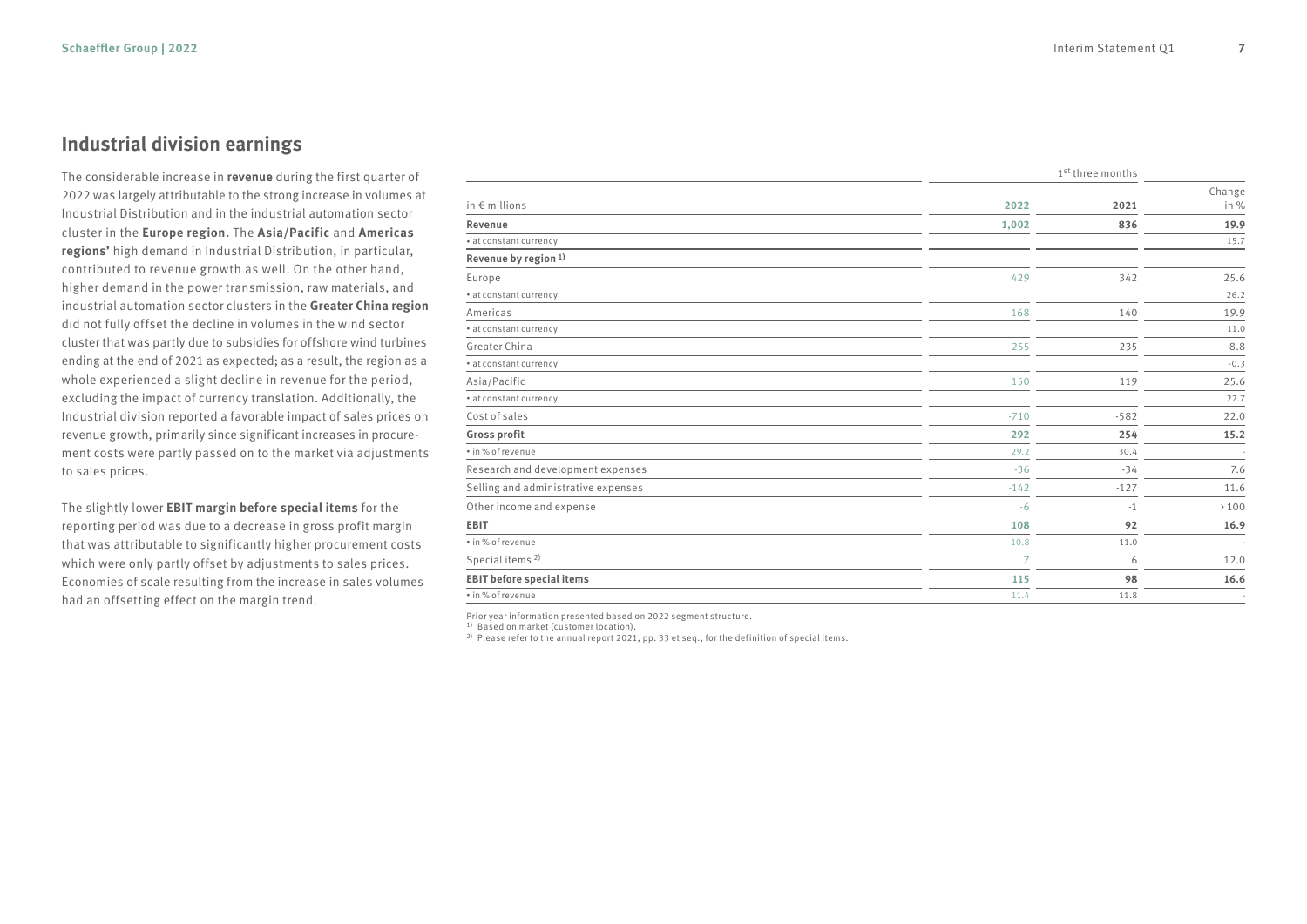### **Performance indicators and special items**

Please refer to pp. 15 et seq. and 35 et seq. of the Schaeffler Group's annual report 2021 for a detailed discussion of performance indicators.

EBIT for the reporting period was impacted by **special items,** most of which were recognized in other expense. The **restructuring** category includes special items recognized in connection with the "Roadmap 2025" divisional subprograms, mostly related to consolidation of the footprint in Europe.

#### **Reconciliation**

|                                                       | 1 <sup>st</sup> three months |       | 1 <sup>st</sup> three months |             |                        | 1 <sup>st</sup> three months |      | 1 <sup>st</sup> three months |
|-------------------------------------------------------|------------------------------|-------|------------------------------|-------------|------------------------|------------------------------|------|------------------------------|
|                                                       | 2022                         | 2021  | 2022                         | $2021^{11}$ | 2022                   | $2021^{11}$                  | 2022 | $2021^{11}$                  |
| Income statement (in $\epsilon$ millions)             |                              | Total | Automotive Technologies      |             | Automotive Aftermarket |                              |      | Industrial                   |
| <b>EBIT</b>                                           | 247                          | 382   | 77                           | 232         | 62                     | 57                           | 108  | 92                           |
| • in % of revenue                                     | 6.6                          | 10.7  | 3.4                          | 10.2        | 13.4                   | 12.9                         | 10.8 | 11.0                         |
| <b>Special items</b>                                  | 11                           | 15    |                              | 8           |                        |                              |      | 6                            |
| • Legal cases                                         |                              | 10    |                              | 6           |                        |                              |      |                              |
| • Restructuring                                       | 11                           |       |                              |             |                        | $\Omega$                     |      | 3                            |
| - including divisional Roadmap 2025<br>subprograms of |                              |       |                              |             |                        |                              |      |                              |
| <b>EBIT before special items</b>                      | 258                          | 397   | 80                           | 240         | 63                     | 58                           | 115  | 98                           |
| • in % of revenue                                     | 6.9                          | 11.2  | 3.5                          | 10.5        | 13.6                   | 13.1                         | 11.4 | 11.8                         |

<sup>1)</sup> Prior year information presented based on 2022 segment structure.

#### **Special items**

In order to facilitate a transparent evaluation of the company's results of operations, the Schaeffler Group reports EBIT, EBITDA, net income, net debt to EBITDA ratio, Schaeffler Value Added, and ROCE before special items (=adjusted).

#### **Impact of currency translation/constant currency**

Revenue figures at constant currency, i.e., excluding the impact of currency translation, are calculated by translating revenue using the same exchange rate for both the current and the prior year or comparison reporting period.

Rounding differences may occur.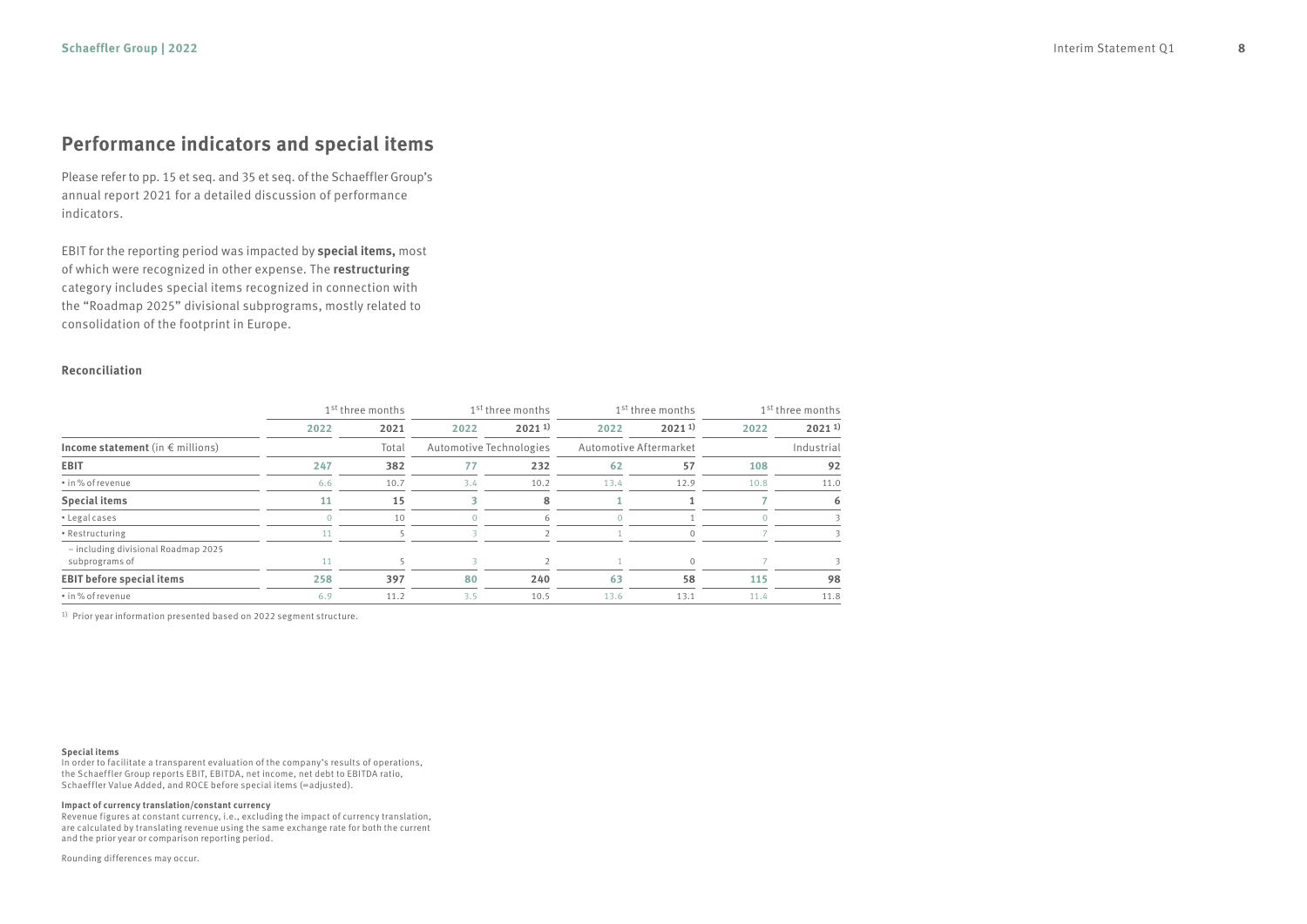#### **Reconciliation**

|                                                          | 1 <sup>st</sup> three months |            |
|----------------------------------------------------------|------------------------------|------------|
|                                                          | 2022                         | 2021       |
| Income statement (in $\epsilon$ millions)                |                              | Total      |
| <b>EBIT</b>                                              | 247                          | 382        |
| • in % of revenue                                        | 6.6                          | 10.7       |
| <b>Special items</b>                                     | 11                           | 15         |
| · Legal cases                                            | $\Omega$                     | 10         |
| • Restructuring                                          | 11                           | 5          |
| - including divisional Roadmap 2025 subprograms of       | 11                           | 5          |
| <b>EBIT before special items</b>                         | 258                          | 397        |
| · in % of revenue                                        | 6.9                          | 11.2       |
| Net income $1$ )                                         | 136                          | 235        |
| <b>Special items</b>                                     | 10                           | 15         |
| · Legal cases                                            | $-1$                         | 10         |
| • Restructuring                                          | 11                           | 5          |
| • Other                                                  | $\mathbf{0}$                 | $\Omega$   |
| $-$ Tax effect <sup>2)</sup>                             | $-3$                         | $-4$       |
| Net income before special items <sup>1)</sup>            | 144                          | 247        |
| Statement of financial position (in $\epsilon$ millions) | 03/31/2022                   | 12/31/2021 |
| Net financial debt                                       | 1,992                        | 1,954      |
| / EBITDA LTM                                             | 2,059                        | 2,186      |
| Net financial debt to EBITDA ratio                       | 1.0                          | 0.9        |
| Net financial debt                                       | 1,992                        | 1,954      |
| / EBITDA before special items LTM                        | 2,049                        | 2,180      |
| Net financial debt to EBITDA ratio before special items  | 1.0                          | 0.9        |

|                                                                              |                | 1 <sup>st</sup> three months |
|------------------------------------------------------------------------------|----------------|------------------------------|
|                                                                              | 2022           | 2021                         |
| Statement of cash flows (in $\epsilon$ millions)                             |                |                              |
| <b>EBITDA</b>                                                                | 493            | 619                          |
| <b>Special items</b>                                                         | 11             | 15                           |
| • Legal cases                                                                | $\overline{0}$ | 10                           |
| • Restructuring                                                              | 11             | 5                            |
| <b>EBITDA</b> before special items                                           | 503            | 635                          |
| Free cash flow (FCF)                                                         | $-47$          | 126                          |
| -/+ Cash in- and outflows for M&A activities                                 | 62             | 4                            |
| FCF before cash in- and outflows for M&A activities                          | 14             | 130                          |
| / EBIT                                                                       | 247            | 382                          |
| <b>FCF-conversion</b>                                                        | 0.1            | 0.3                          |
| FCF before cash in- and outflows for M&A activities                          | 14             | 130                          |
| <b>Special items</b>                                                         | 158            | 157                          |
| • Legal cases                                                                | $-2$           | 3                            |
| • Restructuring                                                              | 160            | 155                          |
| • Other                                                                      | $\Omega$       | $\overline{0}$               |
| • Financing                                                                  | $\overline{0}$ | $\overline{0}$               |
| FCF before cash in- and outflows for M&A activities and before special items | 172            | 287                          |
| Value-based management (in $\epsilon$ millions)                              |                |                              |
| EBIT LTM                                                                     | 1,086          | 296                          |
| / Average capital employed                                                   | 8,271          | 8,295                        |
| ROCE (in %)                                                                  | 13.1           | 3.6                          |
| EBIT before special items LTM                                                | 1,083          | 955                          |
| / Average capital employed                                                   | 8,271          | 8,295                        |
| ROCE before special items (in %)                                             | 13.1           | 11.5                         |
| EBIT LTM                                                                     | 1,086          | 296                          |
| - Cost of capital                                                            | 827            | 829                          |
| <b>Schaeffler Value Added (SVA)</b>                                          | 259            | $-533$                       |
| EBIT before special items LTM                                                | 1,083          | 955                          |
| - Cost of capital                                                            | 827            | 829                          |
| SVA before special items                                                     | 256            | 126                          |

<sup>1)</sup> Attributable to shareholders of the parent company.<br><sup>2)</sup> Based on each entity's specific tax rate and country-specific tax environment.<br>LTM = Based on the last twelve months.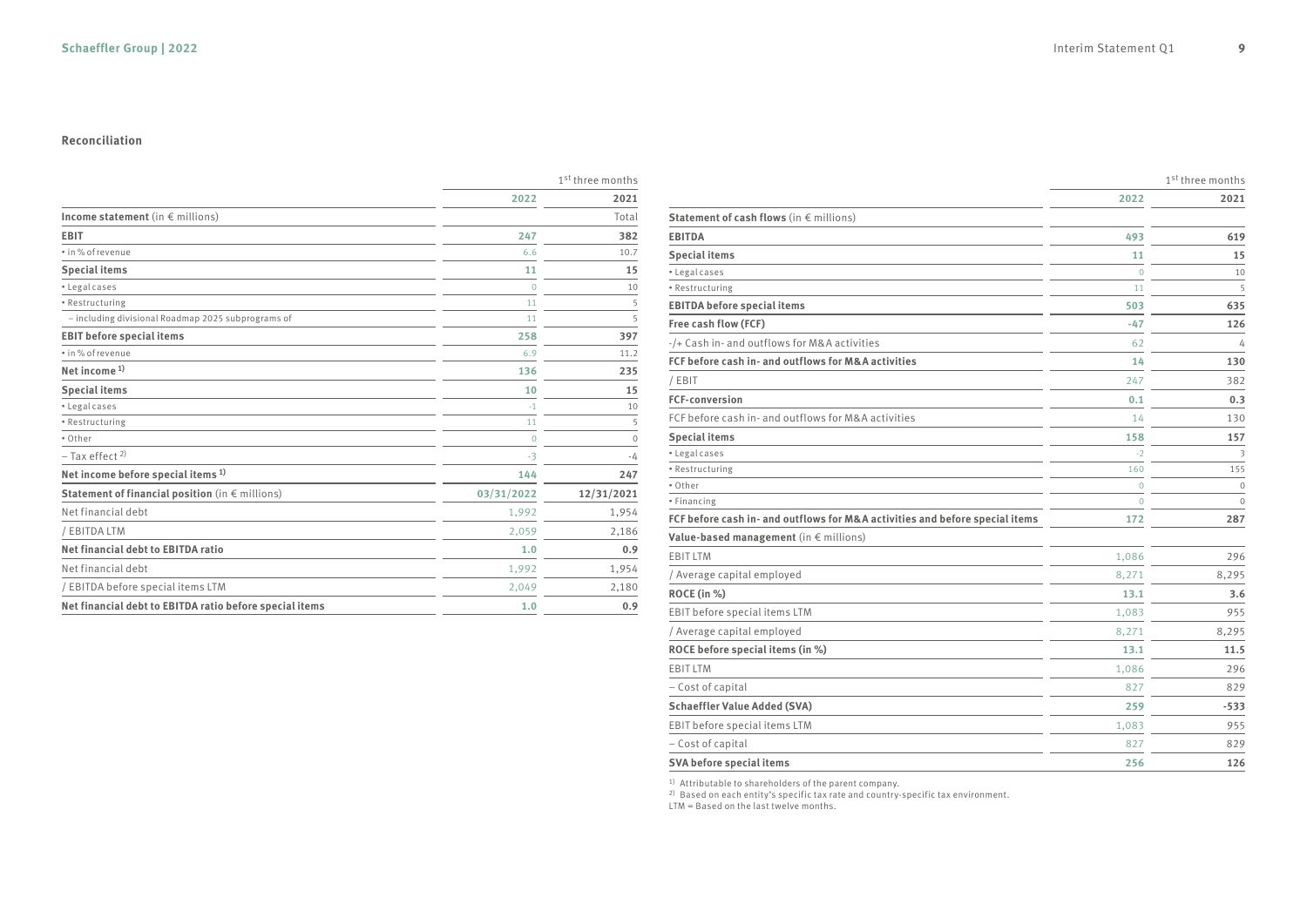#### **Financial position**

**Free cash flow before cash in- and outflows for M&A activities**

for the reporting period amounted to EUR 14 m (prior year: EUR 130 m). The decline in EBITDA and increase in capital expenditures compared to the prior year were not fully offset by the reduction in working capital.

The group's net financial debt increased slightly, rising by EUR 38 m to EUR 1,992 m as at March 31, 2022 (December 31, 2021: EUR 1,954 m).

#### **Net financial debt**

| in $\epsilon$ millions      | 03/31/2022 | 12/31/2021 | Change<br>in $%$ |
|-----------------------------|------------|------------|------------------|
| <b>Bonds</b>                | 2,937      | 3,480      | $-15.6$          |
| Schuldschein loans          | 297        | 297        | 0.0              |
| Revolving Credit Facility   | $-1$       | $-1$       | $-24.5$          |
| Other financial debt        | R          | 0          | >100             |
| <b>Total financial debt</b> | 3,235      | 3,776      | $-14.3$          |
| Cash and cash equivalents   | 1.243      | 1,822      | $-31.8$          |
| <b>Net financial debt</b>   | 1,992      | 1,954      | 2.0              |

Cash and cash equivalents amounted to EUR 1,243 m as at March 31, 2022 (December 31, 2021: EUR 1,822 m). EUR 248 m (December 31, 2021: EUR 221 m) of this amount related to countries with foreign exchange restrictions and other legal and contractual restrictions. In addition, the Schaeffler Group has committed revolving credit facilities of EUR 1.9 bn (December 31, 2021: EUR 1.9 bn) of which EUR 37 m (December 31, 2021: EUR 33 m) were utilized as at March 31, 2022, mainly in the form of letters of credit. Deducting bank balances in countries with foreign exchange restrictions results in available liquidity of EUR 2,809 m (December 31, 2021: EUR 3,418 m).

On March 1, 2022, Schaeffler AG prepaid the bond series (ISIN DE000A2YB699) with an outstanding principal of EUR 545 m and an original due date of March 26, 2022.

Schaeffler AG is rated by the three rating agencies Fitch, Moody's, and Standard & Poor's. All ratings are unchanged from those presented in the consolidated financial statements 2021.

#### **Opportunities and risks**

Please refer to pp. 44 et seq. of the Schaeffler Group's annual report 2021 for a discussion of the Schaeffler Group's risk management system and potential opportunities and risks.

The Schaeffler Group's business is exposed to risks arising from international conflicts, such as the war in Ukraine, and other uncertainties caused by external influences. Particularly the war in Ukraine is having a noticeable effect on the economic environment and the business of the Schaeffler Group and its customers.

The Schaeffler Group's direct activities in Russia and Ukraine are limited. Indirectly, the military action between Russia and Ukraine and the dynamic related development of stricter economic sanctions and export controls have significantly hampered global economic activity. This results, in particular, in interrupted supply chains, significant price increases in the procurement markets, especially for commodities and energy, rising freight costs, and higher volatility due to increased uncertainty in the international financial markets. These developments give rise to risks that could damage future global economic growth. A medium adverse impact on the Schaeffler Group's net assets, financial position, and results of operations is currently expected.

Further economic sanctions or potential counteraction on the part of the Russian government, such as a possible gas embargo, or an expansion of military action could give rise to significant market and procurement risks and, therefore, could have significant additional implications for the Schaeffler Group.

The Schaeffler Group's risks are limited, both individually and in combination with other risks, and do not jeopardize the continued existence of the company.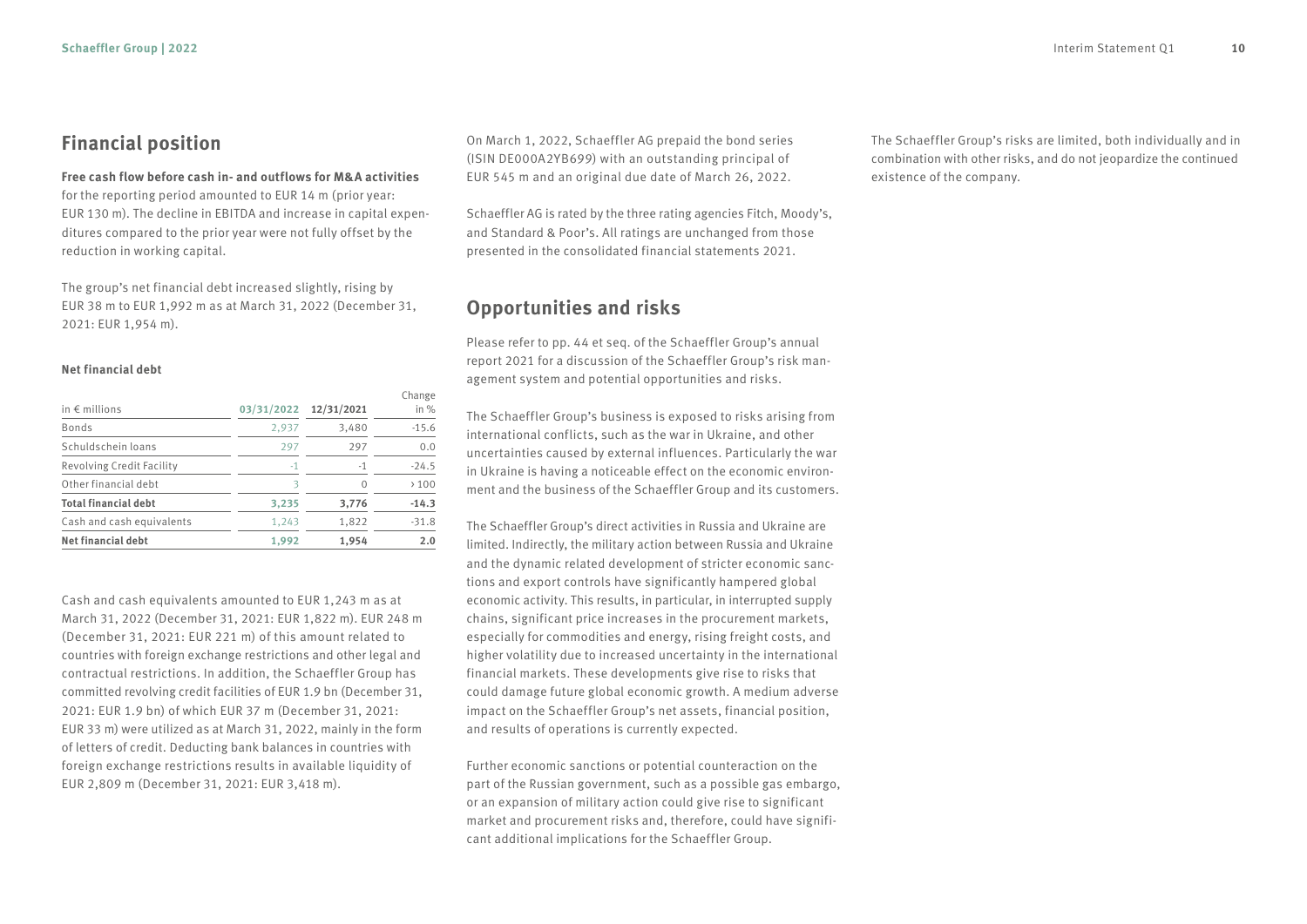#### **Expected economic and sales market trends**

The outbreak of the war in Ukraine and the related economic disruption have led to a noticeable deterioration of the economic outlook. Taking into account the forecast by Oxford Economics (April 2022), the Schaeffler Group now expects global gross domestic product to grow by 3 to 3.5% in 2022.

For further risks beyond the war in Ukraine that may adversely affect global economic growth please refer to the discussion in the section on opportunities and risks.

Taking into account the forecasts by IHS Markit (April 2022), the Schaeffler Group now expects global automobile production, measured as the number of vehicles up to six tons in weight produced, to stagnate in 2022 (2021: 77.2 million).

In light of the IHS Markit forecast (February 2022), the Schaeffler Group continues to anticipate growth in global vehicle population in 2022, measured as the number of passenger cars and light commercial vehicles less than 3.5 tons in weight, to be similar to prior year, with the average vehicle age rising slightly (2021: growth of 2.2%, average age 10.1 years).

Taking into account the forecasts by Oxford Economics (April 2022), the Schaeffler Group now expects global industrial production to grow by 3.5 to 4% in 2022, and production in the sectors particularly relevant to the company – mechanical engineering, transport equipment, and electrical equipment – is similarly anticipated to increase by a total of 3.5 to 4%.

#### **Schaeffler Group outlook**

The Board of Managing Directors of Schaeffler AG has suspended the full-year guidance for 2022 for the Schaeffler Group and its divisions published on March 8, 2022, due to the developments in Ukraine and the resulting implications for the global economy since neither the future course of events nor their economic implications for the Schaeffler Group were reliably predictable.

On May 9, 2022, the Board of Managing Directors of Schaeffler AG has agreed on a new full-year outlook for 2022 based on information currently available.

The outlook is based on the assumption that global economic growth will slow down noticeably and that this will affect the Schaeffler Group's sales and procurement markets.

In its guidance for 2022, the Schaeffler Group expects, based on current information, the war in Ukraine and its significant economic consequences to adversely affect the Schaeffler Group's business over the course of the year. The Schaeffler Group's outlook reflects the current extent of economic sanctions, impacts on supply chains, as well as the implications for both commodities and energy prices and the cost of transportation until year-end.

The impact of the coronavirus pandemic on the Schaeffler Group's value chain is reflected at its current level based on the assumption that economic activity in China will normalize by the end of June 2022.

The Schaeffler Group anticipates that its further development will be characterized by extraordinary uncertainty in the macroeconomic and geopolitical environment, in particular due to the course of the war in Ukraine and the future course of the coronavirus pandemic.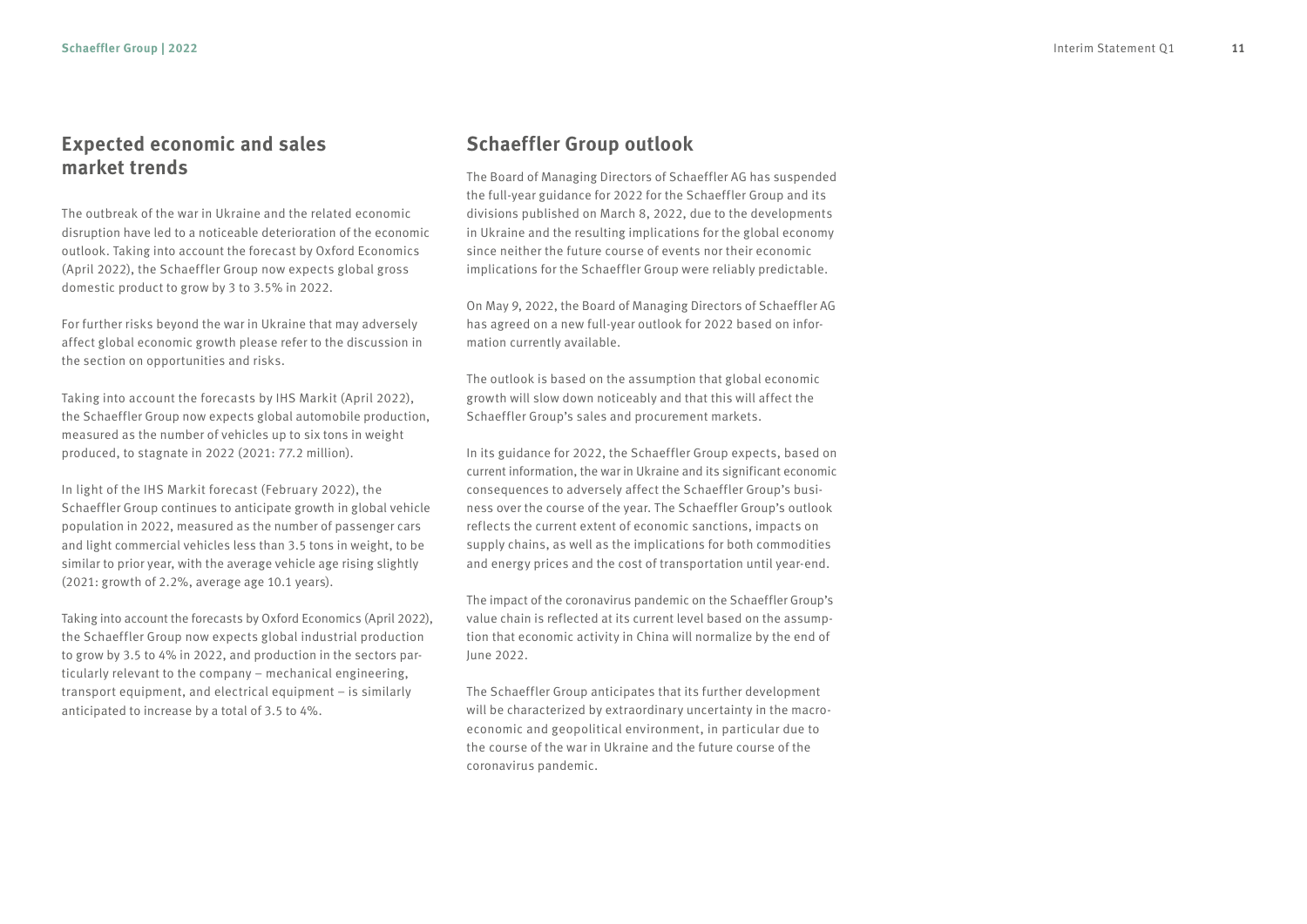The **Schaeffler Group** now expects its revenue to grow by 6 to 8% excluding the impact of currency translation in 2022. In addition, the company expects to generate an EBIT margin before special items of 5 to 7% in 2022.

Moreover, the Schaeffler Group anticipates free cash flow before cash in- and outflows for M&A activities for 2022 of more than EUR 250 m and less than in the prior year.

The group anticipates that its **Automotive Technologies division** will grow by 2 to 5 percentage points more than global automobile production of passenger cars and light commercial vehicles in 2022. On that basis, the company expects the Automotive Technologies division to generate moderate revenue growth, excluding the impact of currency translation, and an EBIT margin before special items of more than 2.5% and less than in the prior year.

For the **Automotive Aftermarket division,** the group anticipates moderate revenue growth in 2022, excluding the impact of currency translation, and an EBIT margin before special items of more than 12% and less than in the prior year.

The company expects its **Industrial division** to generate considerable revenue growth in 2022, excluding the impact of currency translation, and an EBIT margin before special items of more than 11% and less than in the prior year.

Herzogenaurach, May 9, 2022

The Board of Managing Directors

#### **Outlook 2022**

|                                                | Actual 2021        |                                                     | Outlook 2022                                   | <b>Actual 01 2022</b> |
|------------------------------------------------|--------------------|-----------------------------------------------------|------------------------------------------------|-----------------------|
|                                                |                    | issued 02/22/2022;                                  |                                                |                       |
|                                                | adjusted           | suspended                                           | issued                                         |                       |
| <b>Schaeffler Group</b>                        | comparative figure | 03/08/2022                                          | 05/09/2022                                     |                       |
| Revenue growth <sup>1)</sup>                   | 10.2%              | 7 to 9%                                             | 6 to 8%                                        | 1.9%                  |
| EBIT margin before special items <sup>2)</sup> | 8.8%               | 6 to 8%                                             | 5 to 7%                                        | 6.9%                  |
|                                                |                    | > EUR 300 m;                                        | > EUR 250 m;                                   |                       |
| Free cash flow 3)                              | EUR 523 m          | below prior year                                    | below prior year                               | <b>EUR 14 m</b>       |
| <b>Automotive Technologies division</b>        |                    |                                                     |                                                |                       |
|                                                |                    | considerable                                        | moderate                                       |                       |
|                                                |                    | revenue growth;                                     | revenue growth;                                |                       |
| Revenue growth <sup>1)</sup>                   | 7.8%               | $(2 to 5% - age points)$<br>above LVP growth) $4$ ) | (2 to 5%-age points<br>above LVP growth) $4$ ) | $-3.2%$               |
|                                                |                    |                                                     |                                                |                       |
|                                                |                    | $>4\%$ :                                            | $2.5\%$ ;                                      |                       |
| EBIT margin before special items <sup>2)</sup> | 6.4%               | below prior year                                    | below prior year                               | 3.5%                  |
| Automotive Aftermarket division                |                    |                                                     |                                                |                       |
|                                                |                    | slight                                              | moderate                                       |                       |
| Revenue growth <sup>1)</sup>                   | 13.9%              | revenue growth                                      | revenue growth                                 | 2.1%                  |
|                                                |                    | $>12\%$ :                                           | $>12\%$ :                                      |                       |
| EBIT margin before special items <sup>2)</sup> | 13.9%              | below prior year                                    | below prior year                               | 13.6%                 |
| <b>Industrial division</b>                     |                    |                                                     |                                                |                       |
|                                                |                    | considerable                                        | considerable                                   |                       |
| Revenue growth <sup>1)</sup>                   | 14.2%              | revenue growth                                      | revenue growth                                 | 15.7%                 |
|                                                |                    | $>11\%$ :                                           | $>11\%$ :                                      |                       |
| EBIT margin before special items <sup>2)</sup> | 11.8%              | below prior year                                    | below prior year                               | 11.4%                 |

1) Constant-currency revenue growth compared to prior year.

2) Please refer to the annual report 2021, pp. 33 et seq., for the definition of special items.

3) Before cash in- and outflows for M&A activities.

4) LVP growth: global growth in production of passenger cars and light commercial vehicles.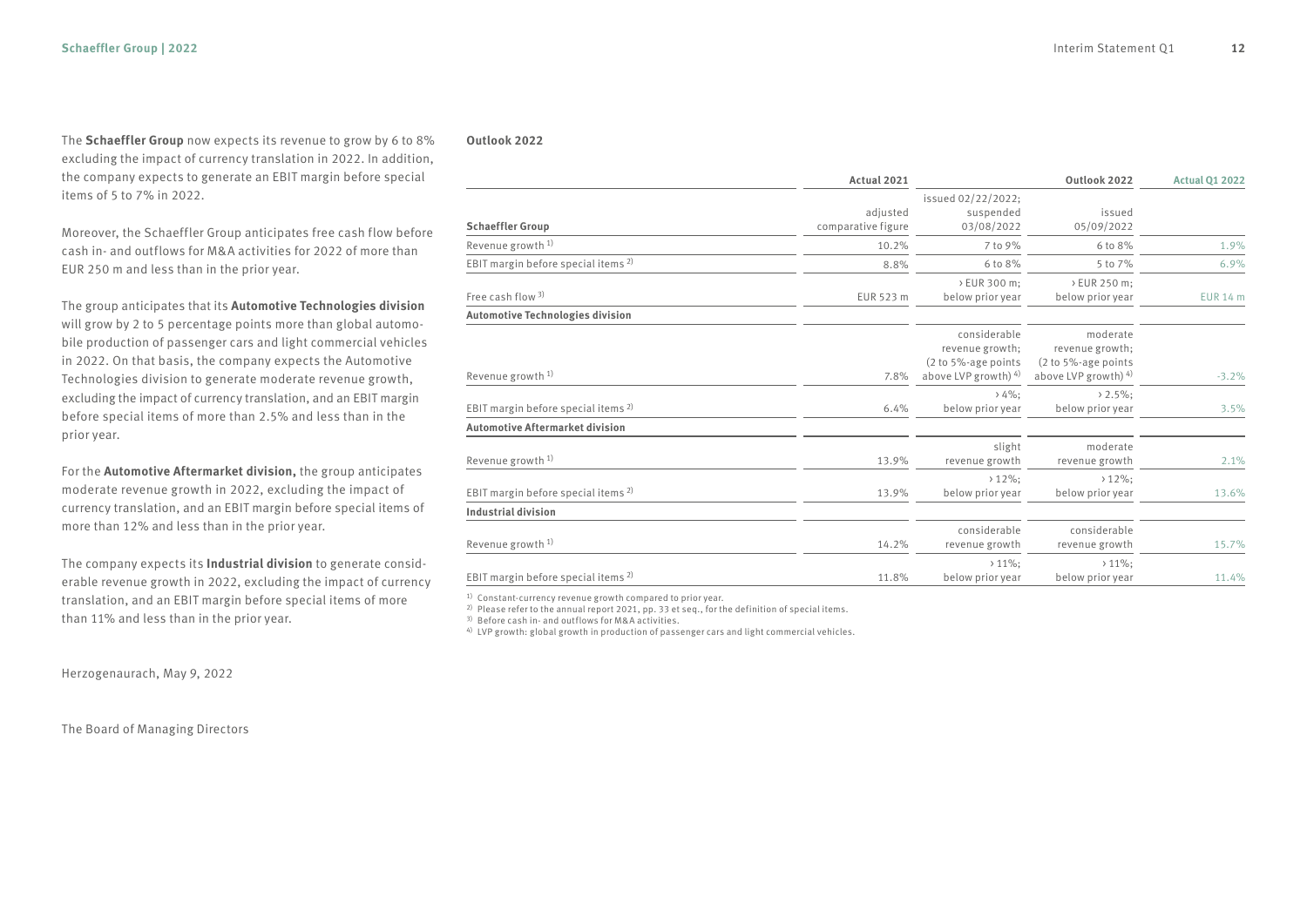### **Consolidated income statement**

|                                                                      |          | 1 <sup>st</sup> three months |                |
|----------------------------------------------------------------------|----------|------------------------------|----------------|
| in $\epsilon$ millions                                               | 2022     | $2021^{1}$                   | Change<br>in % |
| Revenue                                                              | 3,758    | 3,560                        | 5.6            |
| Cost of sales                                                        | $-2,887$ | $-2,603$                     | 10.9           |
| Gross profit                                                         | 871      | 957                          | $-9.0$         |
| Research and development expenses                                    | $-203$   | $-192$                       | 5.3            |
| Selling expenses                                                     | $-257$   | $-246$                       | 4.4            |
| Administrative expenses                                              | $-145$   | $-137$                       | 6.1            |
| Other income                                                         | 8        | 37                           | $-78.3$        |
| Other expenses                                                       | $-16$    | $-31$                        | $-48.0$        |
| Income (loss) from equity-accounted investees                        | $-11$    | $-6$                         | 82.3           |
| Earnings before financial result and income taxes (EBIT)             | 247      | 382                          | $-35.2$        |
| Financial income                                                     | 12       | $\overline{7}$               | 71.9           |
| Financial expenses                                                   | $-41$    | $-40$                        | 0.8            |
| <b>Financial result</b>                                              | $-29$    | $-34$                        | $-13.5$        |
| Earnings before income taxes                                         | 218      | 348                          | $-37.3$        |
| Income taxes                                                         | $-75$    | $-109$                       | $-31.0$        |
| Net income                                                           | 143      | 239                          | $-40.2$        |
| Attributable to shareholders of the parent company                   | 136      | 235                          | $-42.0$        |
| Attributable to non-controlling interests                            | -6       | $\Delta$                     | 75.0           |
| Earnings per common share (basic/diluted, in $\epsilon$ )            | 0.21     | 0.35                         | $-40.0$        |
| Earnings per common non-voting share (basic/diluted, in $\epsilon$ ) | 0.21     | 0.35                         | $-40.0$        |

1) See "Change in accounting policy" section for further details.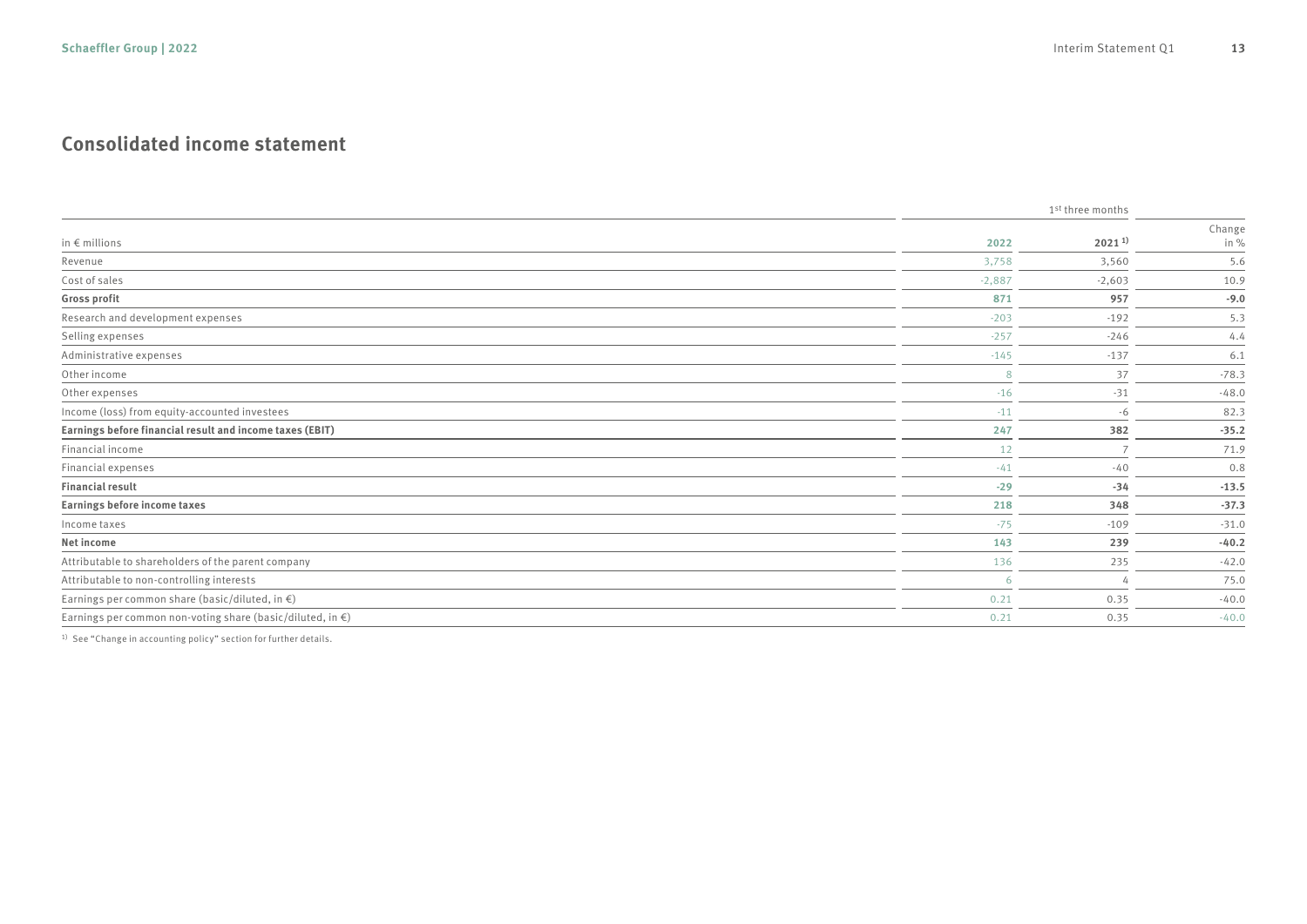### **Consolidated statement of comprehensive income**

|                                                                                                      |       | 1 <sup>st</sup> three months |
|------------------------------------------------------------------------------------------------------|-------|------------------------------|
| in $\epsilon$ millions                                                                               | 2022  | 2021                         |
| Net income                                                                                           | 143   | 239                          |
| Items that will not be reclassified to profit or loss                                                |       |                              |
| Remeasurement of net defined benefit liability                                                       | 307   | 270                          |
| Tax effect                                                                                           | $-86$ | $-76$                        |
| Total other comprehensive income that will not be reclassified to profit or loss                     | 221   | 194                          |
| Items that have been or may be reclassified subsequently to profit or loss                           |       |                              |
| Foreign currency translation differences for foreign operations                                      | 120   | 136                          |
| Effective portion of changes in fair value of cash flow hedges                                       | 14    | $-58$                        |
| Tax effect                                                                                           |       | 17                           |
| Total other comprehensive income that has been or may be subsequently reclassified to profit or loss | 130   | 95                           |
| Total other comprehensive income                                                                     | 351   | 289                          |
| Total comprehensive income                                                                           | 494   | 527                          |
| Total comprehensive income attributable to shareholders of the parent company                        | 487   | 521                          |
| Total comprehensive income attributable to non-controlling interests                                 |       | 6                            |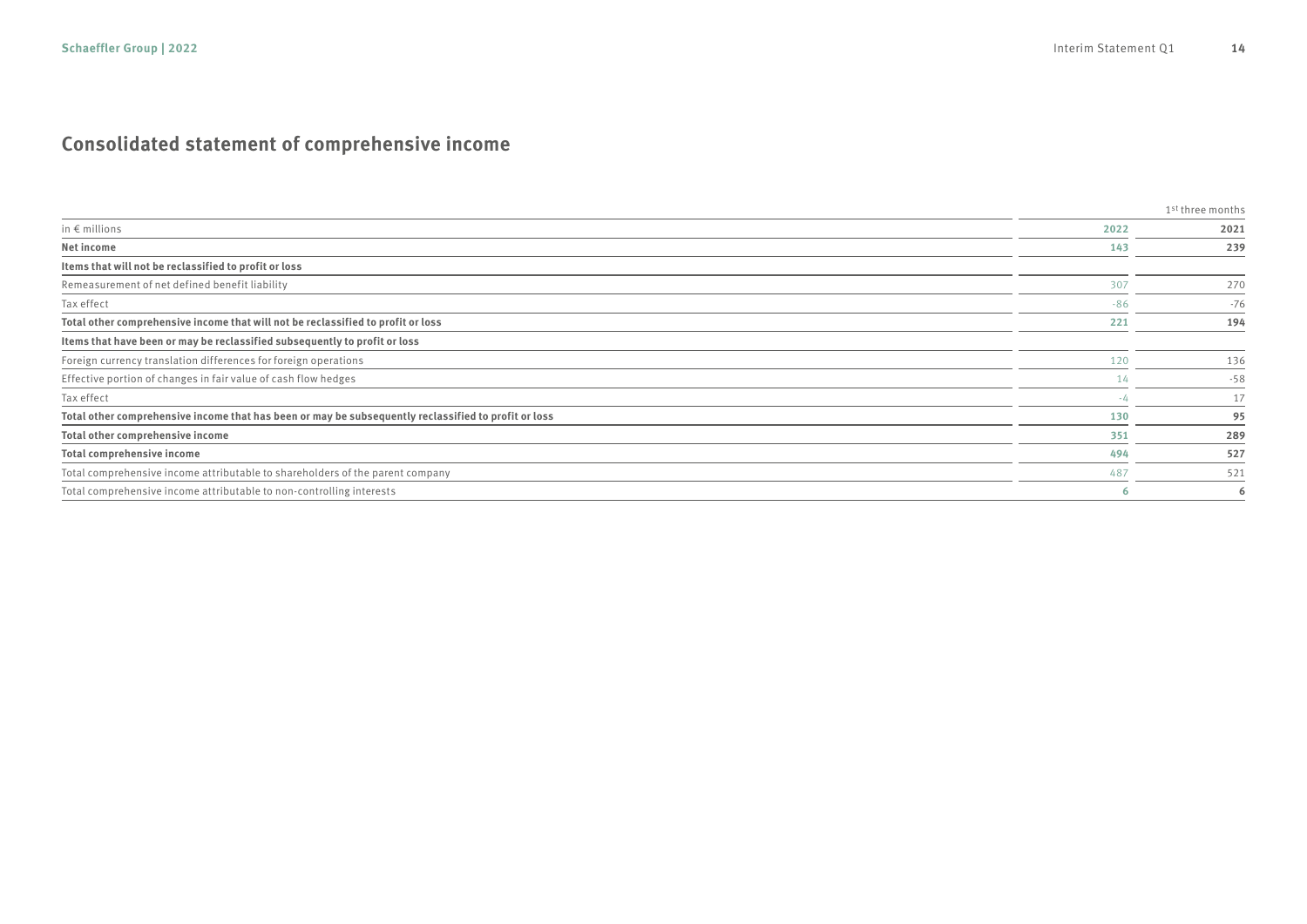### **Consolidated statement of financial position**

| in $\notin$ millions                                      | 03/31/2022 | 12/31/2021 | 03/31/2021 | Change<br>in $%$ |
|-----------------------------------------------------------|------------|------------|------------|------------------|
| <b>ASSETS</b>                                             |            |            |            |                  |
| Intangible assets                                         | 629        | 497        | 467        | 26.5             |
| Right-of-use assets under leases                          | 210        | 208        | 182        | 1.1              |
| Property, plant and equipment                             | 4,692      | 4,748      | 4,830      | $-1.2$           |
| Investments in joint ventures and<br>associated companies | 59         | 70         | 108        | $-15.4$          |
| Costs to fulfill a contract                               | 367        | 367        | 377        | 0.1              |
| Other financial assets                                    | 231        | 209        | 110        | 10.3             |
| Other assets                                              | 253        | 244        | 143        | 3.7              |
| Income tax receivables                                    | 11         | 9          | 1          | 18.0             |
| Deferred tax assets                                       | 775        | 842        | 814        | $-8.0$           |
| <b>Total non-current assets</b>                           | 7,227      | 7,194      | 7,032      | 0.4              |
| Inventories                                               | 2,795      | 2,495      | 2,107      | 12.0             |
| Contract assets                                           | 57         | 52         | 61         | 8.8              |
| Trade receivables                                         | 2,390      | 2,274      | 2,303      | 5.1              |
| Other financial assets                                    | 119        | 80         | 122        | 49.9             |
| Other assets                                              | 388        | 324        | 330        | 19.6             |
| Income tax receivables                                    | 52         | 46         | 55         | 13.5             |
| Cash and cash equivalents                                 | 1,243      | 1,822      | 1,854      | $-31.8$          |
| Assets held for sale                                      | 83         | 77         | 8          | 7.3              |
| <b>Total current assets</b>                               | 7,127      | 7,170      | 6,840      | $-0.6$           |
| <b>Total assets</b>                                       | 14,354     | 14,364     | 13,872     | $-0.1$           |

| in $\notin$ millions                                         | 03/31/2022     | 12/31/2021 | 03/31/2021     | Change<br>in % |
|--------------------------------------------------------------|----------------|------------|----------------|----------------|
| <b>SHAREHOLDERS' EQUITY AND LIABILITIES</b>                  |                |            |                |                |
| Share capital                                                | 666            | 666        | 666            | 0.0            |
| Capital reserves                                             | 2.348          | 2.348      | 2.348          | 0.0            |
| Other reserves                                               | 1,124          | 988        | 628            | 13.8           |
| Accumulated other comprehensive income (loss)                | $-598$         | $-949$     | $-1,193$       | $-37.0$        |
| Equity attributable to shareholders of the<br>parent company | 3,540          | 3,053      | 2,449          | 16.0           |
| Non-controlling interests                                    | 119            | 112        | 100            | 5.8            |
| Total shareholders' equity                                   | 3,659          | 3,165      | 2,549          | 15.6           |
| Provisions for pensions and similar obligations              | 2,174          | 2,454      | 2,562          | $-11.4$        |
| Provisions                                                   | 298            | 304        | 527            | $-2.0$         |
| Financial debt                                               | 3,235          | 3,231      | 4,028          | 0.1            |
| Contract liabilities                                         | 124            | 118        | 101            | 5.2            |
| Income tax payables                                          | 38             | 36         | 10             | 7.8            |
| Other financial liabilities                                  | 79             | 35         | 17             | >100           |
| Lease liabilities                                            | 160            | 159        | 135            | 0.3            |
| Other liabilities                                            | 9              | 11         | 16             | $-23.8$        |
| Deferred tax liabilities                                     | 204            | 169        | 130            | 20.5           |
| <b>Total non-current liabilities</b>                         | 6,320          | 6,516      | 7,524          | $-3.0$         |
| Provisions                                                   | 427            | 492        | 539            | $-13.2$        |
| Financial debt                                               | $\overline{O}$ | 545        | $\overline{2}$ | $-100.0$       |
| Contract liabilities                                         | 108            | 94         | 96             | 15.1           |
| Trade payables                                               | 2,382          | 2,068      | 1,866          | 15.2           |
| Income tax payables                                          | 124            | 118        | 172            | 4.7            |
| Other financial liabilities                                  | 548            | 724        | 507            | $-24.3$        |
| Lease liabilities                                            | 54             | 52         | 49             | 3.7            |
| Refund liabilities                                           | 261            | 274        | 174            | $-4.8$         |
| Other liabilities                                            | 439            | 286        | 393            | 53.3           |
| Liabilities associated with assets held for sale             | 32             | 30         | $\Omega$       | 6.6            |
| <b>Total current liabilities</b>                             | 4,375          | 4,683      | 3,799          | $-6.6$         |
| Total shareholders' equity and liabilities                   | 14,354         | 14,364     | 13,872         | $-0.1$         |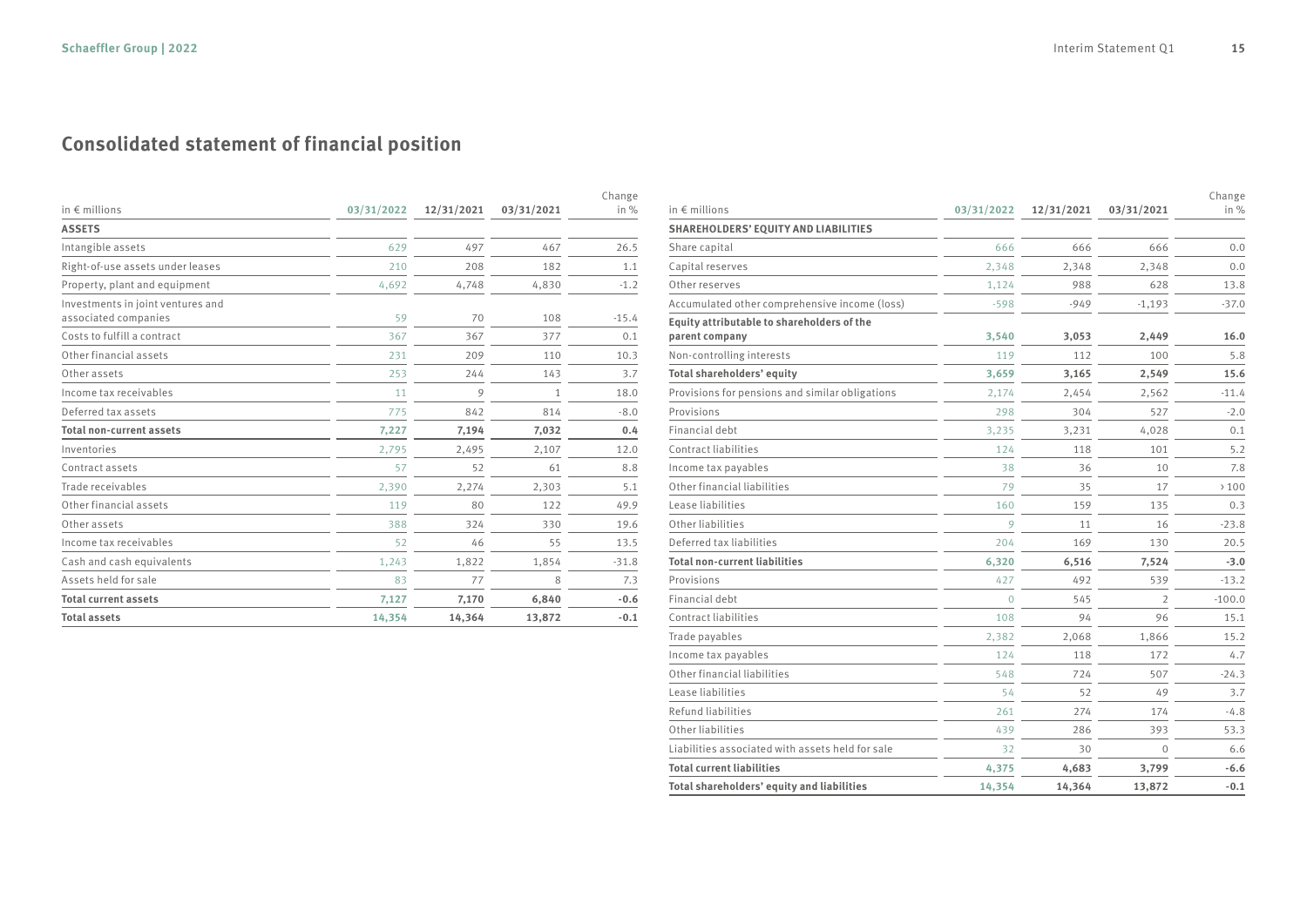### **Consolidated statement of changes in equity**

|                                   | Share<br>capital | Capital<br>reserves | Other<br>reserves |                        |                    |                       | Accumulated other comprehensive income (loss)            |                | Equity<br>attributable<br>to<br>share-<br>holders <sup>1)</sup> | Non-<br>controlling<br>interests | Total |
|-----------------------------------|------------------|---------------------|-------------------|------------------------|--------------------|-----------------------|----------------------------------------------------------|----------------|-----------------------------------------------------------------|----------------------------------|-------|
| in $\epsilon$ millions            |                  |                     |                   | Translation<br>reserve | Hedging<br>reserve | Fair value<br>reserve | Defined<br>benefit plan<br>remeasure-<br>ment<br>reserve | Total          |                                                                 |                                  |       |
| Balance as at January 01, 2021    | 666              | 2,348               | 393               | $-517$                 | 31                 | $-2$                  | $-991$                                                   | $-1,479$       | 1,928                                                           | 93                               | 2,022 |
| Net income                        |                  |                     | 235               |                        |                    |                       |                                                          | $\Omega$       | 235                                                             | 4                                | 239   |
| Other comprehensive income (loss) |                  |                     |                   | 133                    | $-41$              |                       | 194                                                      | 286            | 286                                                             |                                  | 289   |
| Total comprehensive income (loss) | $\bf{0}$         | 0                   | 235               | 133                    | $-41$              | $\Omega$              | 194                                                      | 286            | 521                                                             | 6                                | 527   |
| Balance as at March 31, 2021      | 666              | 2,348               | 628               | $-383$                 | $-10$              | $-2$                  | $-797$                                                   | $-1,193$       | 2,449                                                           | 100                              | 2,549 |
| Balance as at January 01, 2022    | 666              | 2,348               | 988               | $-208$                 | $-40$              | $-2$                  | $-698$                                                   | $-949$         | 3,053                                                           | 112                              | 3,165 |
| Net income                        |                  |                     | 136               |                        |                    |                       |                                                          | $\overline{0}$ | 136                                                             | 6                                | 143   |
| Other comprehensive income        |                  |                     |                   | 120                    | 10                 | $\Omega$              | 221                                                      | 351            | 351                                                             | $\overline{O}$                   | 351   |
| Total comprehensive income        |                  |                     | 136               | 120                    | 10                 | $\Omega$              | 221                                                      | 351            | 487                                                             | 6                                | 494   |
| Balance as at March 31, 2022      | 666              | 2,348               | 1,124             | $-89$                  | $-30$              | $-2$                  | $-477$                                                   | $-598$         | 3,540                                                           | 119                              | 3,659 |

1) Equity attributable to shareholders of the parent company.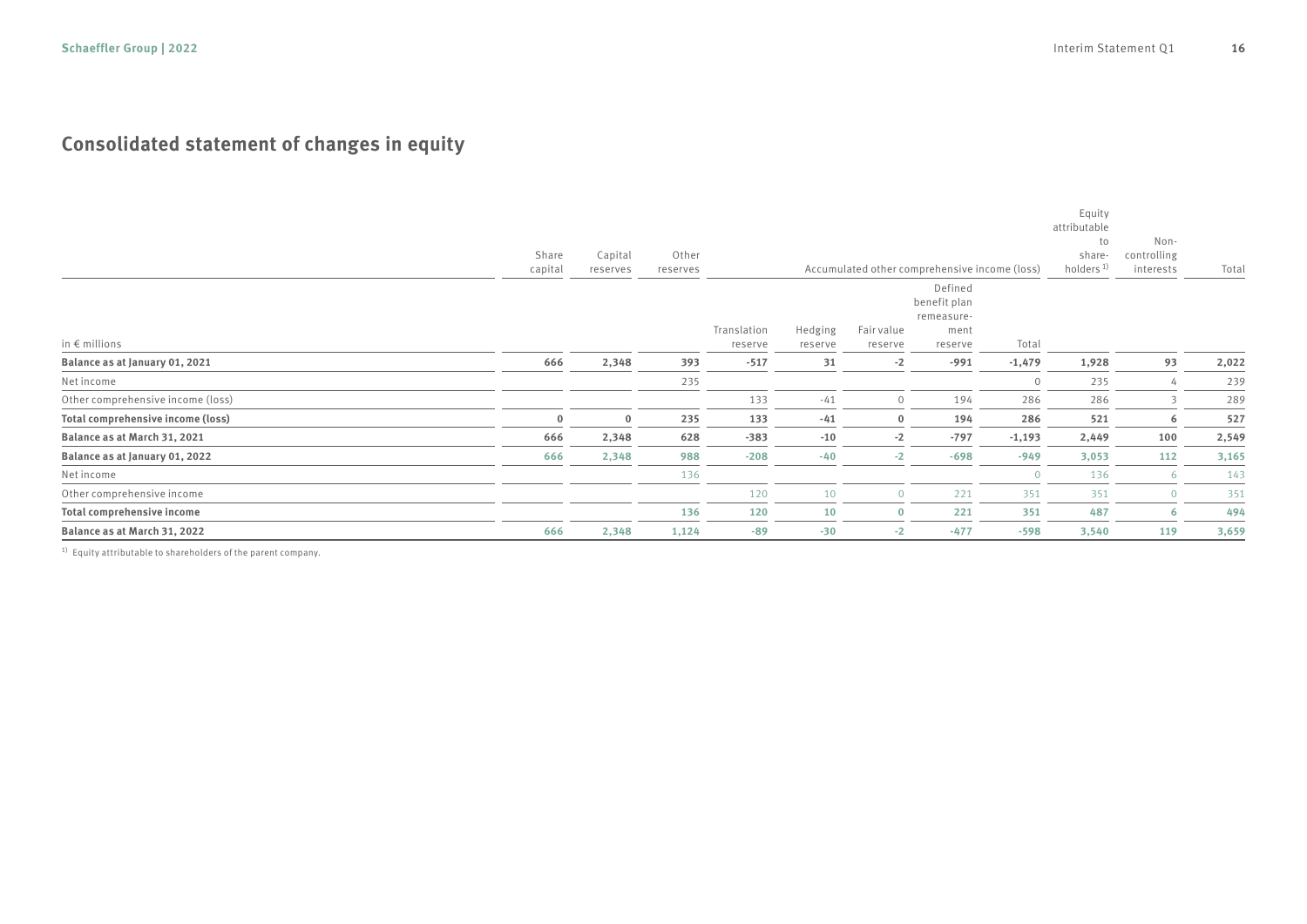### **Consolidated statement of cash flows**

| Change<br>in $\epsilon$ millions<br>$2021^{1}$<br>in %<br>2022<br><b>Operating activities</b><br>EBIT<br>247<br>382<br>$-35.2$<br>Interest paid<br>$-44$<br>$-43$<br>3.8<br>Interest received<br>6.3<br>$\overline{4}$<br>4<br>$-66$<br>Income taxes paid<br>$-74$<br>12.2<br>238<br>Amortization, depreciation, and impairment losses<br>245<br>3.3<br>(Gains) losses on disposal of assets<br>45.9<br>$\overline{0}$<br>$\mathbf{0}$<br>Changes in:<br>· Inventories<br>$-262$<br>$-193$<br>35.4<br>• Trade receivables<br>2.9<br>$-142$<br>$-138$<br>• Trade payables<br>156<br>97.6<br>308<br>• Provisions for pensions and similar obligations<br>18<br>25<br>$-28.3$<br>• Other assets, liabilities, and provisions<br>$-101$<br>$-82$<br>22.3<br>Cash flows from operating activities<br>$-29.1$<br>199<br>281<br><b>Investing activities</b><br>Proceeds from disposals of property, plant and equipment<br>$\overline{3}$<br>83.5<br>$\mathbf{1}$<br>Capital expenditures on intangible assets<br>$-13$<br>$-2$<br>>100<br>Capital expenditures on property, plant and equipment<br>10.6<br>$-143$<br>$-130$<br>Acquisition of subsidiaries, interests in joint ventures, and other equity investments<br>$-62$<br>$\rightarrow$ 100<br>-4<br>Other investing activities<br>$-16$<br>$-7$<br>$\rightarrow$ 100<br>Cash used in investing activities<br>64.5<br>$-231$<br>$-141$<br><b>Financing activities</b><br>Receipts from bond issuances and loans<br>$-99.3$<br>$\overline{0}$<br>Redemptions of bonds and repayments of loans<br>$-544$<br>$-43$<br>$\rightarrow$ 100<br>Principal repayments on lease liabilities<br>$-15$<br>$-15$<br>4.6<br>Cash provided used in financing activities<br>$-559$<br>$-56$<br>$\rightarrow 100$<br>Net increase (decrease) in cash and cash equivalents<br>85<br>$-591$<br>Effects of foreign exchange rate changes on cash and cash equivalents<br>12<br>11<br>5.3<br>Cash and cash equivalents as at beginning of period<br>1,822<br>1,758<br>3.6<br>Cash and cash equivalents as at March 31<br>1,243<br>1,854<br>$-33.0$ |  | 1 <sup>st</sup> three months |  |  |
|---------------------------------------------------------------------------------------------------------------------------------------------------------------------------------------------------------------------------------------------------------------------------------------------------------------------------------------------------------------------------------------------------------------------------------------------------------------------------------------------------------------------------------------------------------------------------------------------------------------------------------------------------------------------------------------------------------------------------------------------------------------------------------------------------------------------------------------------------------------------------------------------------------------------------------------------------------------------------------------------------------------------------------------------------------------------------------------------------------------------------------------------------------------------------------------------------------------------------------------------------------------------------------------------------------------------------------------------------------------------------------------------------------------------------------------------------------------------------------------------------------------------------------------------------------------------------------------------------------------------------------------------------------------------------------------------------------------------------------------------------------------------------------------------------------------------------------------------------------------------------------------------------------------------------------------------------------------------------------------------------------------------------------------------------------------------------------|--|------------------------------|--|--|
|                                                                                                                                                                                                                                                                                                                                                                                                                                                                                                                                                                                                                                                                                                                                                                                                                                                                                                                                                                                                                                                                                                                                                                                                                                                                                                                                                                                                                                                                                                                                                                                                                                                                                                                                                                                                                                                                                                                                                                                                                                                                                 |  |                              |  |  |
|                                                                                                                                                                                                                                                                                                                                                                                                                                                                                                                                                                                                                                                                                                                                                                                                                                                                                                                                                                                                                                                                                                                                                                                                                                                                                                                                                                                                                                                                                                                                                                                                                                                                                                                                                                                                                                                                                                                                                                                                                                                                                 |  |                              |  |  |
|                                                                                                                                                                                                                                                                                                                                                                                                                                                                                                                                                                                                                                                                                                                                                                                                                                                                                                                                                                                                                                                                                                                                                                                                                                                                                                                                                                                                                                                                                                                                                                                                                                                                                                                                                                                                                                                                                                                                                                                                                                                                                 |  |                              |  |  |
|                                                                                                                                                                                                                                                                                                                                                                                                                                                                                                                                                                                                                                                                                                                                                                                                                                                                                                                                                                                                                                                                                                                                                                                                                                                                                                                                                                                                                                                                                                                                                                                                                                                                                                                                                                                                                                                                                                                                                                                                                                                                                 |  |                              |  |  |
|                                                                                                                                                                                                                                                                                                                                                                                                                                                                                                                                                                                                                                                                                                                                                                                                                                                                                                                                                                                                                                                                                                                                                                                                                                                                                                                                                                                                                                                                                                                                                                                                                                                                                                                                                                                                                                                                                                                                                                                                                                                                                 |  |                              |  |  |
|                                                                                                                                                                                                                                                                                                                                                                                                                                                                                                                                                                                                                                                                                                                                                                                                                                                                                                                                                                                                                                                                                                                                                                                                                                                                                                                                                                                                                                                                                                                                                                                                                                                                                                                                                                                                                                                                                                                                                                                                                                                                                 |  |                              |  |  |
|                                                                                                                                                                                                                                                                                                                                                                                                                                                                                                                                                                                                                                                                                                                                                                                                                                                                                                                                                                                                                                                                                                                                                                                                                                                                                                                                                                                                                                                                                                                                                                                                                                                                                                                                                                                                                                                                                                                                                                                                                                                                                 |  |                              |  |  |
|                                                                                                                                                                                                                                                                                                                                                                                                                                                                                                                                                                                                                                                                                                                                                                                                                                                                                                                                                                                                                                                                                                                                                                                                                                                                                                                                                                                                                                                                                                                                                                                                                                                                                                                                                                                                                                                                                                                                                                                                                                                                                 |  |                              |  |  |
|                                                                                                                                                                                                                                                                                                                                                                                                                                                                                                                                                                                                                                                                                                                                                                                                                                                                                                                                                                                                                                                                                                                                                                                                                                                                                                                                                                                                                                                                                                                                                                                                                                                                                                                                                                                                                                                                                                                                                                                                                                                                                 |  |                              |  |  |
|                                                                                                                                                                                                                                                                                                                                                                                                                                                                                                                                                                                                                                                                                                                                                                                                                                                                                                                                                                                                                                                                                                                                                                                                                                                                                                                                                                                                                                                                                                                                                                                                                                                                                                                                                                                                                                                                                                                                                                                                                                                                                 |  |                              |  |  |
|                                                                                                                                                                                                                                                                                                                                                                                                                                                                                                                                                                                                                                                                                                                                                                                                                                                                                                                                                                                                                                                                                                                                                                                                                                                                                                                                                                                                                                                                                                                                                                                                                                                                                                                                                                                                                                                                                                                                                                                                                                                                                 |  |                              |  |  |
|                                                                                                                                                                                                                                                                                                                                                                                                                                                                                                                                                                                                                                                                                                                                                                                                                                                                                                                                                                                                                                                                                                                                                                                                                                                                                                                                                                                                                                                                                                                                                                                                                                                                                                                                                                                                                                                                                                                                                                                                                                                                                 |  |                              |  |  |
|                                                                                                                                                                                                                                                                                                                                                                                                                                                                                                                                                                                                                                                                                                                                                                                                                                                                                                                                                                                                                                                                                                                                                                                                                                                                                                                                                                                                                                                                                                                                                                                                                                                                                                                                                                                                                                                                                                                                                                                                                                                                                 |  |                              |  |  |
|                                                                                                                                                                                                                                                                                                                                                                                                                                                                                                                                                                                                                                                                                                                                                                                                                                                                                                                                                                                                                                                                                                                                                                                                                                                                                                                                                                                                                                                                                                                                                                                                                                                                                                                                                                                                                                                                                                                                                                                                                                                                                 |  |                              |  |  |
|                                                                                                                                                                                                                                                                                                                                                                                                                                                                                                                                                                                                                                                                                                                                                                                                                                                                                                                                                                                                                                                                                                                                                                                                                                                                                                                                                                                                                                                                                                                                                                                                                                                                                                                                                                                                                                                                                                                                                                                                                                                                                 |  |                              |  |  |
|                                                                                                                                                                                                                                                                                                                                                                                                                                                                                                                                                                                                                                                                                                                                                                                                                                                                                                                                                                                                                                                                                                                                                                                                                                                                                                                                                                                                                                                                                                                                                                                                                                                                                                                                                                                                                                                                                                                                                                                                                                                                                 |  |                              |  |  |
|                                                                                                                                                                                                                                                                                                                                                                                                                                                                                                                                                                                                                                                                                                                                                                                                                                                                                                                                                                                                                                                                                                                                                                                                                                                                                                                                                                                                                                                                                                                                                                                                                                                                                                                                                                                                                                                                                                                                                                                                                                                                                 |  |                              |  |  |
|                                                                                                                                                                                                                                                                                                                                                                                                                                                                                                                                                                                                                                                                                                                                                                                                                                                                                                                                                                                                                                                                                                                                                                                                                                                                                                                                                                                                                                                                                                                                                                                                                                                                                                                                                                                                                                                                                                                                                                                                                                                                                 |  |                              |  |  |
|                                                                                                                                                                                                                                                                                                                                                                                                                                                                                                                                                                                                                                                                                                                                                                                                                                                                                                                                                                                                                                                                                                                                                                                                                                                                                                                                                                                                                                                                                                                                                                                                                                                                                                                                                                                                                                                                                                                                                                                                                                                                                 |  |                              |  |  |
|                                                                                                                                                                                                                                                                                                                                                                                                                                                                                                                                                                                                                                                                                                                                                                                                                                                                                                                                                                                                                                                                                                                                                                                                                                                                                                                                                                                                                                                                                                                                                                                                                                                                                                                                                                                                                                                                                                                                                                                                                                                                                 |  |                              |  |  |
|                                                                                                                                                                                                                                                                                                                                                                                                                                                                                                                                                                                                                                                                                                                                                                                                                                                                                                                                                                                                                                                                                                                                                                                                                                                                                                                                                                                                                                                                                                                                                                                                                                                                                                                                                                                                                                                                                                                                                                                                                                                                                 |  |                              |  |  |
|                                                                                                                                                                                                                                                                                                                                                                                                                                                                                                                                                                                                                                                                                                                                                                                                                                                                                                                                                                                                                                                                                                                                                                                                                                                                                                                                                                                                                                                                                                                                                                                                                                                                                                                                                                                                                                                                                                                                                                                                                                                                                 |  |                              |  |  |
|                                                                                                                                                                                                                                                                                                                                                                                                                                                                                                                                                                                                                                                                                                                                                                                                                                                                                                                                                                                                                                                                                                                                                                                                                                                                                                                                                                                                                                                                                                                                                                                                                                                                                                                                                                                                                                                                                                                                                                                                                                                                                 |  |                              |  |  |
|                                                                                                                                                                                                                                                                                                                                                                                                                                                                                                                                                                                                                                                                                                                                                                                                                                                                                                                                                                                                                                                                                                                                                                                                                                                                                                                                                                                                                                                                                                                                                                                                                                                                                                                                                                                                                                                                                                                                                                                                                                                                                 |  |                              |  |  |
|                                                                                                                                                                                                                                                                                                                                                                                                                                                                                                                                                                                                                                                                                                                                                                                                                                                                                                                                                                                                                                                                                                                                                                                                                                                                                                                                                                                                                                                                                                                                                                                                                                                                                                                                                                                                                                                                                                                                                                                                                                                                                 |  |                              |  |  |
|                                                                                                                                                                                                                                                                                                                                                                                                                                                                                                                                                                                                                                                                                                                                                                                                                                                                                                                                                                                                                                                                                                                                                                                                                                                                                                                                                                                                                                                                                                                                                                                                                                                                                                                                                                                                                                                                                                                                                                                                                                                                                 |  |                              |  |  |
|                                                                                                                                                                                                                                                                                                                                                                                                                                                                                                                                                                                                                                                                                                                                                                                                                                                                                                                                                                                                                                                                                                                                                                                                                                                                                                                                                                                                                                                                                                                                                                                                                                                                                                                                                                                                                                                                                                                                                                                                                                                                                 |  |                              |  |  |
|                                                                                                                                                                                                                                                                                                                                                                                                                                                                                                                                                                                                                                                                                                                                                                                                                                                                                                                                                                                                                                                                                                                                                                                                                                                                                                                                                                                                                                                                                                                                                                                                                                                                                                                                                                                                                                                                                                                                                                                                                                                                                 |  |                              |  |  |
|                                                                                                                                                                                                                                                                                                                                                                                                                                                                                                                                                                                                                                                                                                                                                                                                                                                                                                                                                                                                                                                                                                                                                                                                                                                                                                                                                                                                                                                                                                                                                                                                                                                                                                                                                                                                                                                                                                                                                                                                                                                                                 |  |                              |  |  |
|                                                                                                                                                                                                                                                                                                                                                                                                                                                                                                                                                                                                                                                                                                                                                                                                                                                                                                                                                                                                                                                                                                                                                                                                                                                                                                                                                                                                                                                                                                                                                                                                                                                                                                                                                                                                                                                                                                                                                                                                                                                                                 |  |                              |  |  |
|                                                                                                                                                                                                                                                                                                                                                                                                                                                                                                                                                                                                                                                                                                                                                                                                                                                                                                                                                                                                                                                                                                                                                                                                                                                                                                                                                                                                                                                                                                                                                                                                                                                                                                                                                                                                                                                                                                                                                                                                                                                                                 |  |                              |  |  |
|                                                                                                                                                                                                                                                                                                                                                                                                                                                                                                                                                                                                                                                                                                                                                                                                                                                                                                                                                                                                                                                                                                                                                                                                                                                                                                                                                                                                                                                                                                                                                                                                                                                                                                                                                                                                                                                                                                                                                                                                                                                                                 |  |                              |  |  |

1) See "Change in accounting policy" section for further details.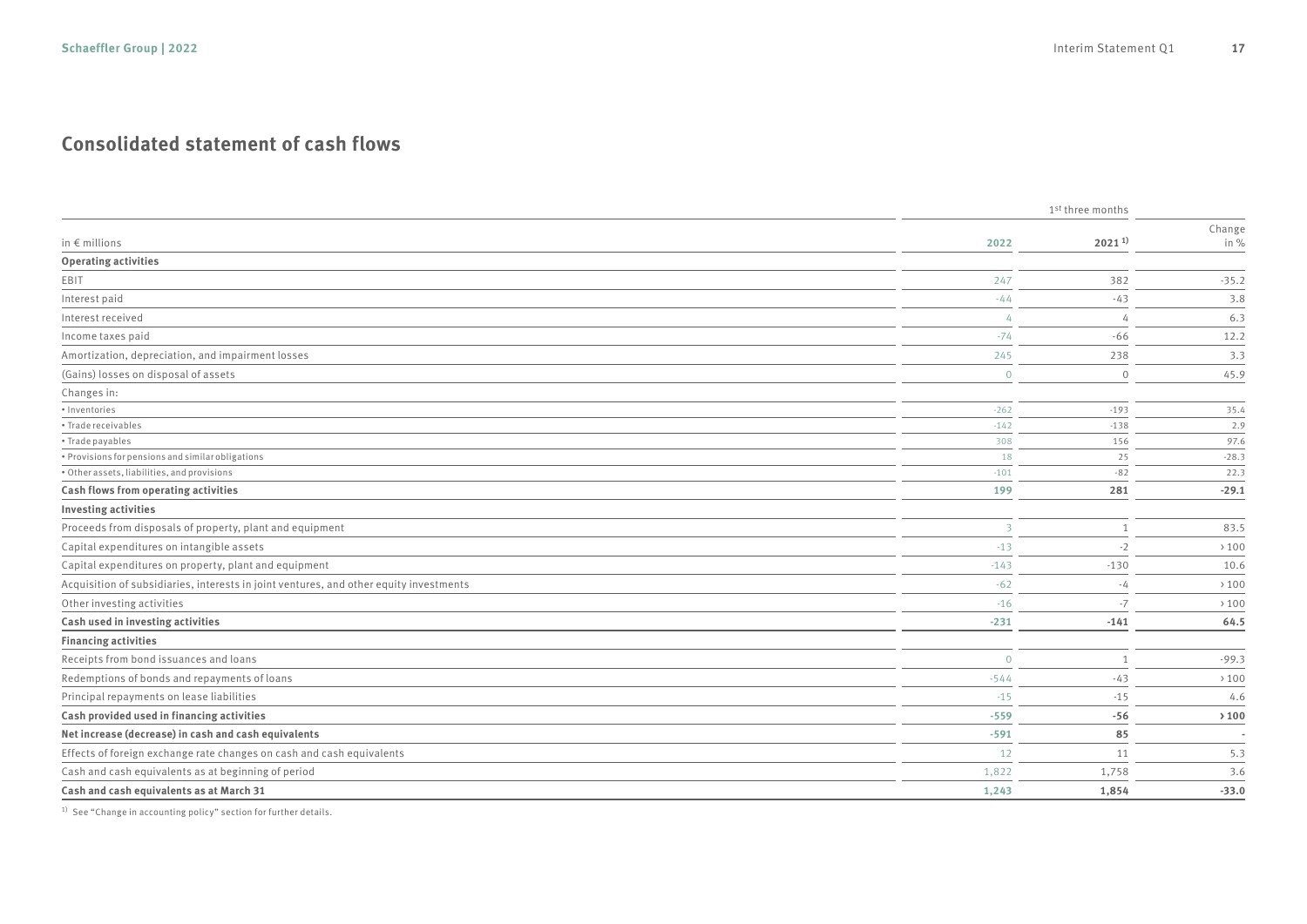### **Consolidated segment information**

### (Part of the condensed notes to the consolidated financial statements)

|                                                                  |       | 1 <sup>st</sup> three months |      | 1 <sup>st</sup> three months |       | 1 <sup>st</sup> three months | 1 <sup>st</sup> three months |             |
|------------------------------------------------------------------|-------|------------------------------|------|------------------------------|-------|------------------------------|------------------------------|-------------|
|                                                                  | 2022  | $2021^{11}$                  | 2022 | $2021^{11}$                  | 2022  | $2021^{1}$                   | 2022                         | $2021^{11}$ |
| in $\epsilon$ millions                                           |       | Automotive Technologies      |      | Automotive Aftermarket       |       | Industrial                   |                              | Total       |
| Revenue                                                          | 2,293 | 2,281                        | 463  | 444                          | 1,002 | 836                          | 3,758                        | 3,560       |
| EBIT                                                             | 77    | 232                          | 62   | 57                           | 108   | 92                           | 247                          | 382         |
| • in % of revenue                                                | 3.4   | 10.2                         | 13.4 | 12.9                         | 10.8  | 11.0                         | 6.6                          | 10.7        |
| EBIT before special items <sup>2)</sup>                          | 80    | 240                          | 63   | 58                           | 115   | 98                           | 258                          | 397         |
| • in % of revenue                                                | 3.5   | 10.5                         | 13.6 | 13.1                         | 11.4  | 11.8                         | 6.9                          | 11.2        |
| Amortization, depreciation, and impairment losses                | 186   | 186                          | 10   |                              | 50    | 43                           | 245                          | 238         |
| Working capital $3)$ 4)                                          | 1,116 | 1,236                        | 537  | 383                          | 1,150 | 924                          | 2,803                        | 2,543       |
| Additions to intangible assets and property, plant and equipment | 81    | 61                           |      |                              | 43    | 46                           | 128                          | 110         |

Prior year information presented based on 2022 segment structure.

1) See "Change in accounting policy" section for further details.

<sup>2)</sup> EBIT before special items for legal cases, restructuring, and other.

3) Working capital defined as inventories plus trade receivables less trade payables.

4) Amounts as at March 31.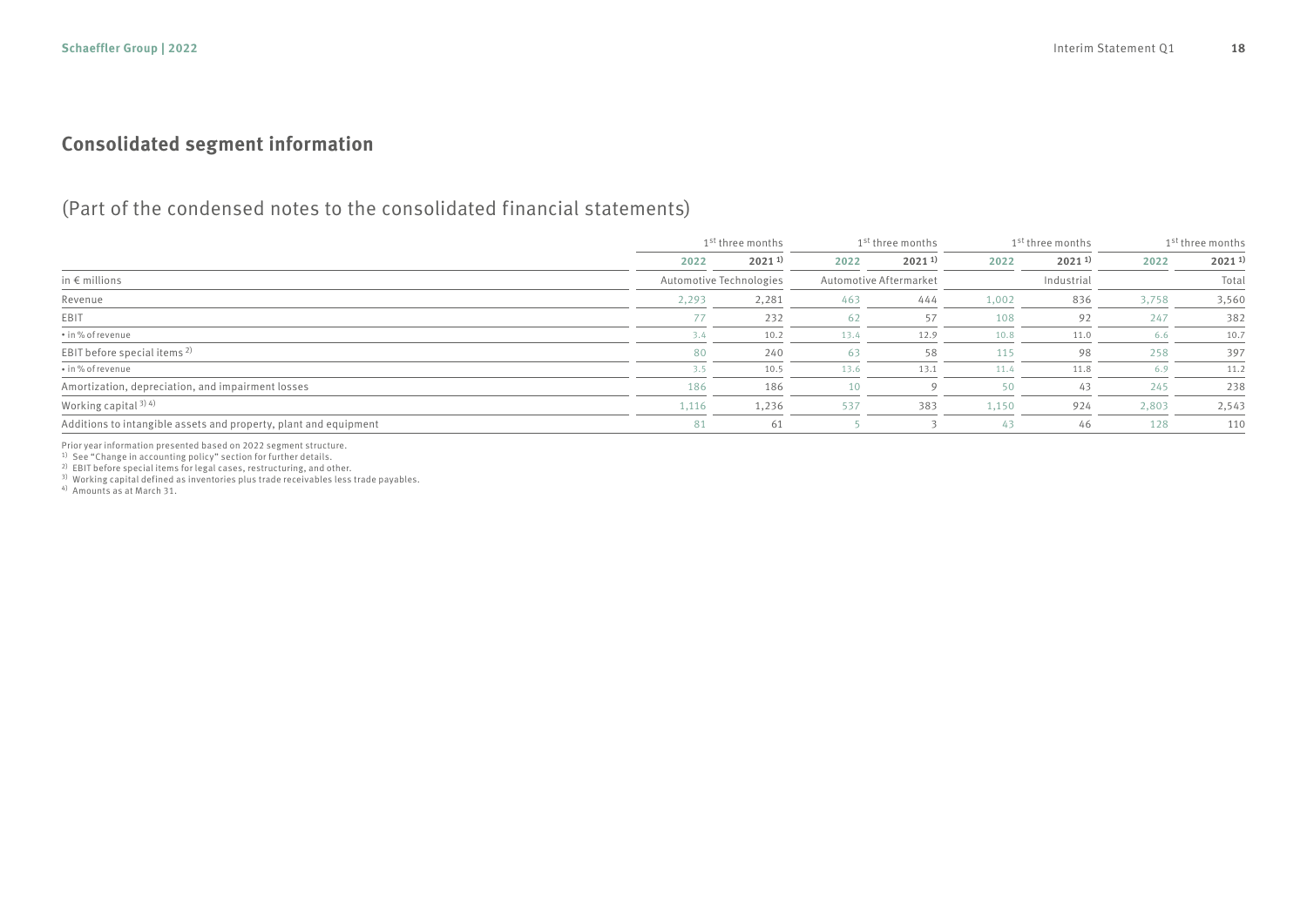## Condensed notes to the consolidated financial statements

### **Reporting entity**

Schaeffler AG, Herzogenaurach, is a publicly listed stock corporation domiciled in Germany with its registered office located at Industriestraße 1–3, 91074 Herzogenaurach. The company was founded on April 19, 1982, and is registered in the Commercial Register of the Fürth Local Court (HRB No. 14738). The interim statement of Schaeffler AG as at March 31, 2022, comprises Schaeffler AG and its subsidiaries, investments in associated companies, and joint ventures (together referred to as the "Schaeffler Group"). The Schaeffler Group is a global automotive and industrial supplier.

### **Basis of preparation**

The consolidated statement of financial position, consolidated income statement, consolidated statement of comprehensive income, consolidated statement of changes in equity, consolidated statement of cash flows, and condensed notes to these statements comprising this interim statement are largely based on the accounting policies used in the 2021 consolidated financial statements, where the latter are discussed in detail. These accounting policies have been applied consistently in this interim statement.

In compiling financial statements in accordance with IFRS, management exercises judgment in making estimates and assumptions. Such estimates and judgments are unchanged from the matters described in the consolidated financial statements of Schaeffler AG as at, and for the year ended, December 31, 2021. An exception to this is an adjustment to the assumption regarding the discount rate used to measure the company's pension obligations that was made to reflect current market trends. The increase in the discount rate has led to a decrease in pension obligations and an increase in shareholders' equity. Please refer to "Provisions for pensions and similar obligations" below for more detailed information.

Processes and systems of group companies ensure appropriate recognition of income and expenses on the accrual basis. The Schaeffler Group's business is not significantly affected by seasonality.

Income taxes were determined based on best estimate.

As amounts (in EUR m) and percentages have been rounded, rounding differences may occur.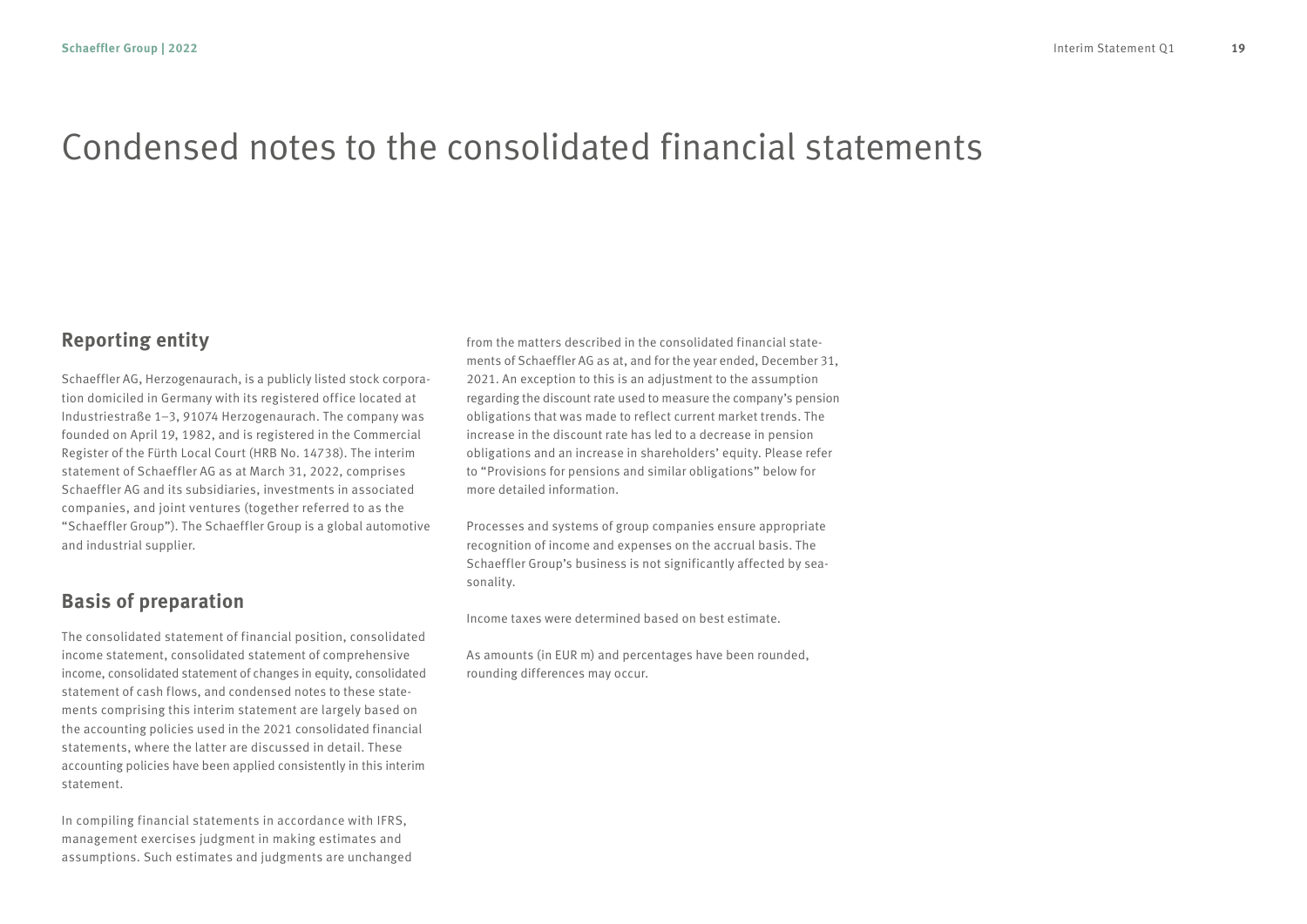#### Foreign currency translation

The exchange rates between the group's most significant currencies and the euro are as follows:

#### **Selected foreign exchange rates**

|                     |                |          |                                  |               | 1 <sup>st</sup> three months |               |
|---------------------|----------------|----------|----------------------------------|---------------|------------------------------|---------------|
| Currencies          |                |          | 03/31/2022 12/31/2021 03/31/2021 |               | 2022                         | 2021          |
| $1 \in \mathsf{in}$ |                |          |                                  | Closing rates |                              | Average rates |
| <b>CNY</b>          | China          | 7.04     | 7.19                             | 7.68          | 7.13                         | 7.81          |
| <b>INR</b>          | India          | 84.13    | 84.23                            | 85.81         | 84.42                        | 87.91         |
| <b>KRW</b>          | South<br>Korea | 1,347.37 | 1,346.38                         | 1.324.19      | 1,352.60                     | 1.343.09      |
| <b>MXN</b>          | Mexico         | 22.09    | 23.14                            | 24.05         | 23.01                        | 24.52         |
| <b>USD</b>          | U.S.           | 1.11     | 1.13                             | 1.17          | 1.12                         | 1.21          |

### Change in accounting policy

Effective January 1, 2022, management of capital employed via the indicator ROCE has been operationalized. In order to reflect all significant operating assets, the scope of average capital employed has been amended – starting in 2022 – to include investments in joint ventures and associated companies as well as right-of-use assets under leases. In this context, earnings before financial result and income taxes (EBIT) have correspondingly been expanded to include income (loss) from equity-accounted investees starting January 1, 2022. This change in policy was made by a retrospective adjustment to the comparative figures for the period presented. Earnings before financial result and income taxes (EBIT) for the comparative period in 2021 was reduced by EUR 6 m to EUR 382 m (before adjustment: earnings before financial result, income (loss) from equity-accounted investees, and income taxes (EBIT) EUR 388 m).

### **Scope of consolidation**

The interim statement of Schaeffler AG as at March 31, 2022, covers, in addition to Schaeffler AG, 149 (December 31, 2021: 148) subsidiaries; 47 (December 31, 2021: 46) entities are domiciled in Germany and 102 (December 31, 2021: 102) in other countries.

In the interim statement as at March 31, 2022, five (December 31, 2021: five) joint ventures and three associated companies (December 31, 2021: three) are accounted for at equity.

### **Acquisitions and disposals of companies**

In a transaction that closed on February 1, 2022, the Schaeffler Group has acquired 100% of the shares of Melior Motion GmbH. Melior Motion GmbH manufactures precision gears for applications in robotics and automation. The acquisition expands the Schaeffler Group's technological expertise in the field of mechatronics and systems. The purchase price of EUR 61 m was paid in cash upon closing. In addition, the transaction calls for up to EUR 60 m in contingent purchase price payments that are contingent on the revenue trend in 2023 and 2024. As at the acquisition date, the contingent purchase price payments were expected to amount to EUR 57 m undiscounted. The transaction results in intangible assets of EUR 66 m. The provisional goodwill of EUR 56 m, which cannot be recognized for tax purposes and is therefore not tax-deductible, represents synergies as well as the value of the planned enhancement of the technology portfolio. The following table summarizes the assets acquired and liabilities assumed at their fair value. Melior Motion GmbH has generated EUR 5 m in revenue since the acquisition date. If the acquisition had closed as at January 1, 2022, consolidated revenue would have increased by a further EUR 2 m. There was no significant impact on consolidated net income.

#### **Assets acquired and liabilities assumed**

| in $\epsilon$ millions               | <b>Melior Motion</b><br>GmbH |
|--------------------------------------|------------------------------|
| Intangible assets                    | 66                           |
| Right-of-use assets under leases     | $\overline{2}$               |
| Property, plant and equipment        | 4                            |
| <b>Total non-current assets</b>      | 72                           |
| Inventories                          | 5                            |
| Trade receivables                    | 1                            |
| Cash and cash equivalents            | 1                            |
| <b>Total current assets</b>          | $\overline{7}$               |
| Financial debt                       | 3                            |
| Lease liabilities                    | $\overline{2}$               |
| Deferred tax liabilities             | 15                           |
| <b>Total non-current liabilities</b> | 20                           |
| Provisions                           | $\mathbf{1}$                 |
| Trade payables                       | 3                            |
| <b>Total current liabilities</b>     | 4                            |
| Net assets acquired                  | 56                           |
| Purchase price                       | 112                          |
| Goodwill                             | 56                           |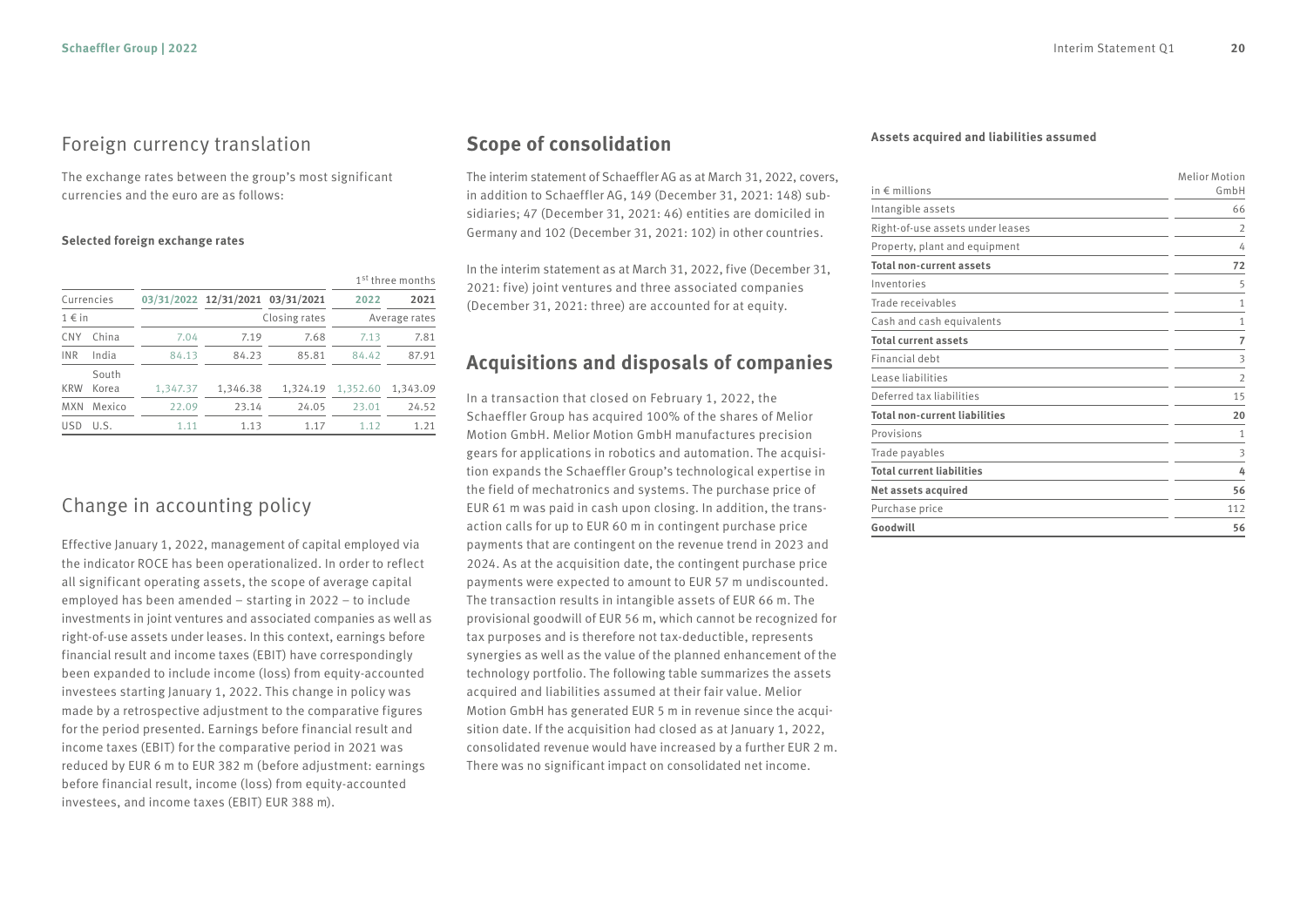#### **Revenue**

Revenue from contracts with customers can be analyzed by category and segment as follows:

#### **IFRS 15 – analysis of revenue by category**

|                                  |                         | 1 <sup>st</sup> three months<br>1 <sup>st</sup> three months |                        |              | 1 <sup>st</sup> three months | 1 <sup>st</sup> three months |       |             |
|----------------------------------|-------------------------|--------------------------------------------------------------|------------------------|--------------|------------------------------|------------------------------|-------|-------------|
|                                  | 2022                    | $2021^{11}$                                                  | 2022                   | $2021^{11}$  | 2022                         | $2021^{11}$                  | 2022  | $2021^{11}$ |
| in $\epsilon$ millions           | Automotive Technologies |                                                              | Automotive Aftermarket |              |                              | Industrial                   |       | Total       |
| Revenue by type                  |                         |                                                              |                        |              |                              |                              |       |             |
| • Revenue from the sale of goods | 2,271                   | 2,252                                                        | 463                    | 444          | 991                          | 826                          | 3,726 | 3,521       |
| • Revenue from the sale of tools | 9                       | 14                                                           | $\Omega$               | $\mathbf{0}$ | $\mathbf{0}$                 |                              | 10    | 15          |
| • Revenue from services          | 12                      | 15                                                           |                        | $\mathbf{0}$ | 10                           | 9                            | 22    | 24          |
| Total                            | 2,293                   | 2,281                                                        | 463                    | 444          | 1,002                        | 836                          | 3,758 | 3,560       |
| Revenue by region <sup>2)</sup>  |                         |                                                              |                        |              |                              |                              |       |             |
| • Europe                         | 849                     | 864                                                          | 306                    | 312          | 429                          | 342                          | 1,584 | 1,518       |
| • Americas                       | 567                     | 532                                                          | 99                     | 83           | 168                          | 140                          | 833   | 754         |
| • Greater China                  | 557                     | 541                                                          | 30                     | 25           | 255                          | 235                          | 842   | 800         |
| • Asia/Pacific                   | 320                     | 345                                                          | 29                     | 24           | 150                          | 119                          | 499   | 488         |
| Total                            | 2,293                   | 2,281                                                        | 463                    | 444          | 1.002                        | 836                          | 3,758 | 3,560       |

<sup>1)</sup> Prior year information presented based on 2022 segment structure.

2) Based on market (customer location).

### **Trade receivables**

The amount of financing available from revolving sales of trade receivables was increased to EUR 185 m during the first quarter of 2022 (December 31, 2021: EUR 150 m).

### **Other financial assets and other assets**

In connection with an agreement reached with a service provider on payment of damages to compensate for additional expenses incurred, the company had other financial assets in the form of claims and additional receivables of EUR 28 m as at March 31, 2022 (December 31, 2021: EUR 5 m). An impairment loss of EUR 9 m was recognized on these claims and additional receivables during the reporting period.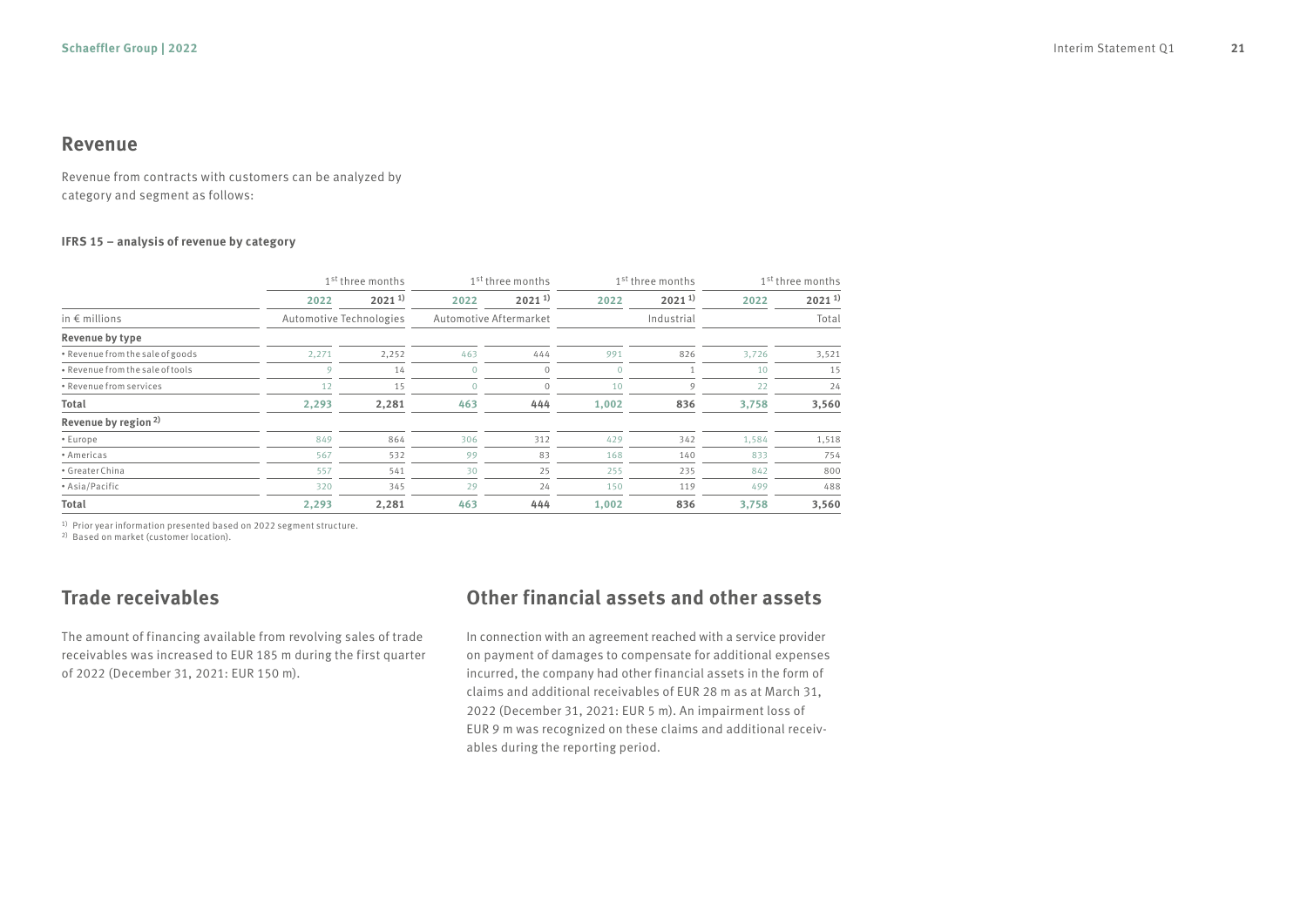### **Current and non-current financial debt**

#### **Financial debt (current/non-current)**

|                           |                        |                            | 03/31/2022 |                        |                            | 12/31/2021 |
|---------------------------|------------------------|----------------------------|------------|------------------------|----------------------------|------------|
| in $\epsilon$ millions    | Due in<br>up to 1 year | Due in more<br>than 1 year | Total      | Due in<br>up to 1 year | Due in more<br>than 1 year | Total      |
| Bonds                     |                        | 2.937                      | 2.937      | 544                    | 2,936                      | 3,480      |
| Schuldschein loans        |                        | 297                        | 297        |                        | 297                        | 297        |
| Revolving Credit Facility |                        |                            |            | $\Omega$               | ×.                         | $-1$       |
| Other financial debt      |                        |                            |            |                        |                            | $\Omega$   |
| Total                     | 0                      | 3.235                      | 3.235      | 545                    | 3,231                      | 3,776      |

The decrease in financial debt compared to December 31, 2021, was mainly due to the repayment of the bond series (ISIN DE000A2YB699) with an outstanding principal of EUR 545 m on March 1, 2022.

### **Provisions for pensions and similar obligations**

Interest rate levels as at March 31, 2022, have increased compared to December 31, 2021. On this basis, the Schaeffler Group has adjusted the discount rate used to value its key pension plans as at the reporting date. The Schaeffler Group's average discount rate as at March 31, 2022, amounted to 2.3% (December 31, 2021: 1.5%). As at March 31, 2022, the resulting remeasurement of the company's obligations under defined benefit pension plans resulted in actuarial gains of EUR 368 m and losses on plan assets of EUR 58 m as well as an unfavorable impact of the asset ceiling of EUR 2 m which were recognized in other comprehensive income and are reported under accumulated other comprehensive income net of deferred taxes.

### **Financial instruments**

The carrying amounts and fair values of financial instruments by class of the consolidated statement of financial position and by category per IFRS 7.8 are summarized below. Derivatives designated as hedging instruments are shown as well.

The carrying amounts of trade receivables, including the receivables available for sale under the receivable sale program, as well as other customer receivables and notes receivable available for sale, miscellaneous other financial assets, cash and cash equivalents, trade payables, refund liabilities, as well as miscellaneous other financial liabilities are assumed to equal their fair value due to the short maturities of these instruments.

Other investments included unconsolidated equity investments representing interests held by the group of less than 20% (shares in incorporated companies and cooperatives). These are generally of a strategic long-term nature. For measurement purposes, unconsolidated equity investments were designated, at initial recognition, as either at fair value through other comprehensive income or at fair value through profit or loss. Fair value is partly measured by applying an EBIT multiple methodology using sector- and size-specific EBIT multiples.

Marketable securities consist primarily of debt instruments in the form of money market fund units. These are measured at fair value through profit or loss.

The fair values of financial assets and liabilities that are either measured at fair value or for which fair value is disclosed in these condensed notes were determined using the following valuation methods and inputs:

- Level 1: Exchange-quoted prices as at the reporting date are used for marketable securities as well as bonds payable included in financial debt.
- Level 2: Cross-currency swaps and foreign exchange contracts are measured using discounted cash flow valuation models and the exchange rates in effect at the end of the reporting period, as well as risk-adjusted interest and discount rates appropriate to the instruments' terms. These models take into account counterparty credit risk via credit value adjustments. Derivatives embedded in bond agreements are measured using a Hull-White model. Key inputs to this model are interest rates, volatilities, and credit default swap rates.

The fair value of financial debt (except for the publicly listed bonds payable) is the present value of expected cash in- or outflows discounted using risk-adjusted discount rates that are appropriate to the term of the item being valued and that are in effect at the end of the reporting period.

• Level 3: The derivatives embedded in a convertible loan and the loan issued with a conversion right are measured based on option pricing models. Inputs to the models include data from the company's plans and budgets, market information, and management expectations.

The company reviews its financial instruments at the end of each reporting period for any required transfers between levels. No transfers between levels were made during the period.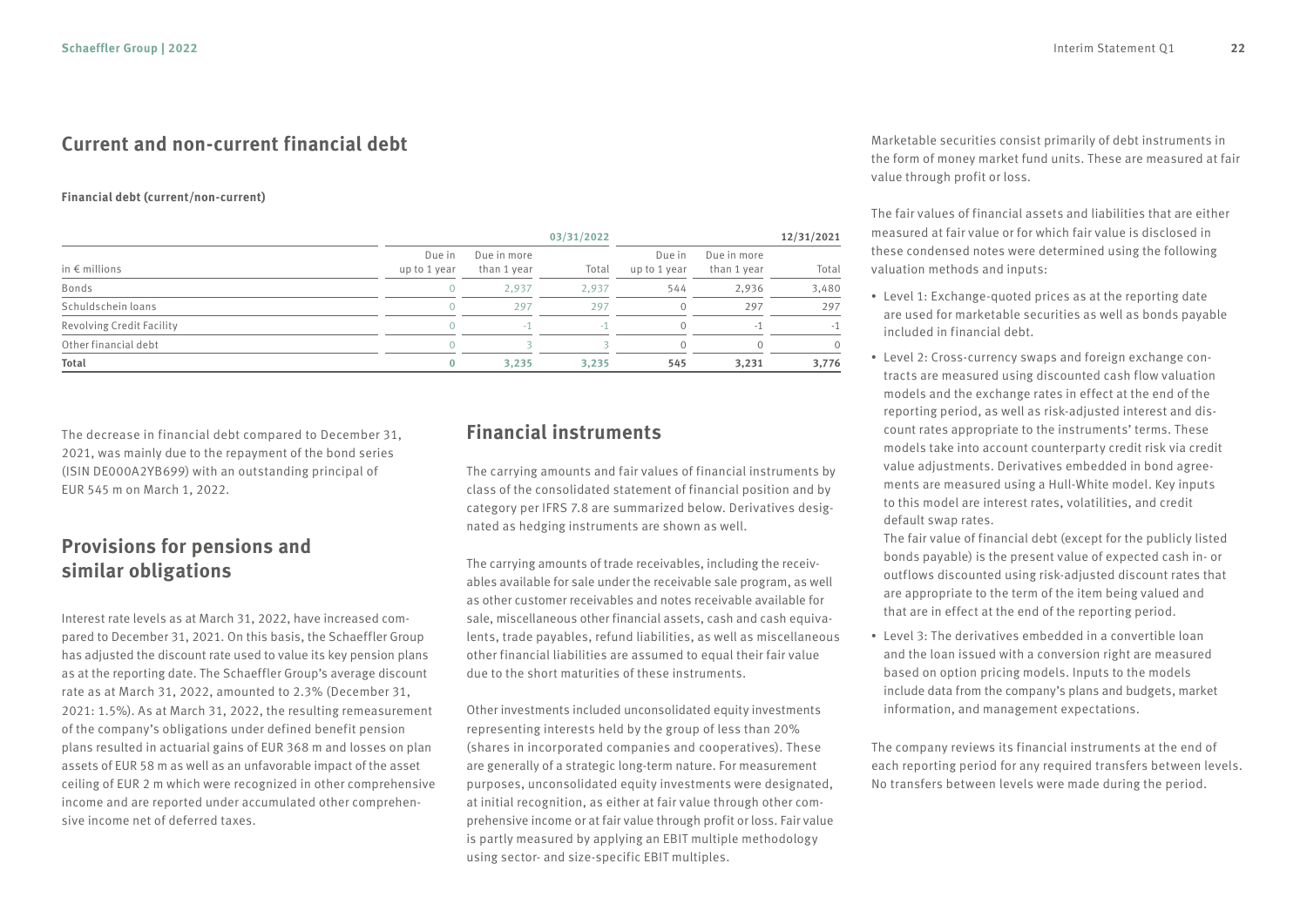#### **Financial instruments by class and category in accordance with IFRS 7.8**

|                                                                                  |                                    |                         | 03/31/2022         |                | 12/31/2021         |                | 03/31/2021         |            |
|----------------------------------------------------------------------------------|------------------------------------|-------------------------|--------------------|----------------|--------------------|----------------|--------------------|------------|
| in $\epsilon$ millions                                                           | Category<br>per<br><b>IFRS 7.8</b> | Level<br>per<br>IFRS 13 | Carrying<br>amount | Fair value     | Carrying<br>amount | Fair value     | Carrying<br>amount | Fair value |
| Financial assets, by class                                                       |                                    |                         |                    |                |                    |                |                    |            |
| Trade receivables                                                                | Amortized cost                     |                         | 2,207              | 2,207          | 2,037              | 2,037          | 2,062              | 2,062      |
| Trade receivables - ABCP program                                                 | <b>FVTPL</b>                       | $\overline{2}$          |                    |                |                    |                | 98                 | 98         |
| Trade receivables - receivable sale program                                      | <b>FVTPL</b>                       | $\overline{2}$          | 89                 | 89             | 96                 | 96             |                    |            |
| Trade receivables - customer receivables and notes receivable available for sale | <b>FVOCI</b>                       | $\overline{2}$          | 94                 | 94             | 140                | 140            | 143                | 143        |
| Other financial assets                                                           |                                    |                         |                    |                |                    |                |                    |            |
| • Other investments                                                              | FVOCI                              | $\overline{2}$          | 36                 | 36             | 36                 | 36             | 36                 | 36         |
| • Other investments                                                              | FVTPL                              | $\mathcal{D}$           | $\mathcal{R}$      | 8              | $\overline{7}$     | $\overline{7}$ |                    | ÷.         |
| • Marketable securities                                                          | FVTPL                              | $\overline{1}$          | 27                 | 27             | 28                 | 28             | 26                 | 26         |
| · Derivatives designated as hedging instruments                                  | n.a.                               | $\mathcal{L}$           |                    | $\overline{7}$ | $\overline{7}$     | $\overline{7}$ | 18                 | 18         |
| . Derivatives not designated as hedging instruments                              | <b>FVTPL</b>                       | $\overline{2}$          | 44                 | 44             | 17                 | 17             | 28                 | 28         |
| • Miscellaneous other financial assets                                           | Amortized cost, FVTPL              |                         | 228                | 228            | 194                | 194            | 124                | 124        |
| Cash and cash equivalents                                                        | Amortized cost, FVTPL              |                         | 1,243              | 1,243          | 1,822              | 1,822          | 1,854              | 1,854      |
| Financial liabilities, by class                                                  |                                    |                         |                    |                |                    |                |                    |            |
| Financial debt                                                                   | <b>FLAC</b>                        | 1,2 <sup>1</sup>        | 3,235              | 3,243          | 3,776              | 4,008          | 4,030              | 4,251      |
| Trade payables                                                                   | <b>FLAC</b>                        |                         | 2,382              | 2,382          | 2.068              | 2.068          | 1,866              | 1,866      |
| Refund liabilities                                                               | n.a.                               |                         | 261                | 261            | 274                | 274            | 174                | 174        |
| Lease liabilities <sup>2)</sup>                                                  | n.a.                               |                         | 214                |                | 210                |                | 184                |            |
| Other financial liabilities                                                      |                                    |                         |                    |                |                    |                |                    |            |
| . Derivatives designated as hedging instruments                                  | n.a.                               | $\overline{2}$          | 63                 | 63             | 63                 | 63             | 32                 | 32         |
| * Derivatives not designated as hedging instruments                              | FVTPL                              | $\overline{2}$          | 46                 | 46             | 33                 | 33             | 24                 | 24         |
| . Miscellaneous other financial liabilities                                      | FLAC                               |                         | 518                | 518            | 662                | 662            | 467                | 467        |
| Summary by category                                                              |                                    |                         |                    |                |                    |                |                    |            |
| Financial assets at amortized cost (Amortized cost)                              |                                    |                         | 3,678              | 3,678          | 4,053              | 4,053          | 4,040              | 4,040      |
| Financial assets at fair value through profit or loss (FVTPL)                    |                                    |                         | 168                | 168            | 148                | 148            | 152                | 152        |
| Financial assets at fair value through other comprehensive income (FVOCI)        |                                    |                         | 130                | 130            | 176                | 176            | 179                | 179        |
| Financial liabilities at amortized cost (FLAC)                                   |                                    |                         | 6,135              | 6,143          | 6,506              | 6,738          | 6,363              | 6,584      |
| Financial liabilities at fair value through profit or loss (FVTPL)               |                                    |                         | 46                 | 46             | 33                 | 33             | 24                 | 24         |

<sup>1)</sup> Level 1: EUR 2,940 m (December 31, 2021: EUR 3,709 m; March 31, 2021: EUR 3,689 m). Level 2: EUR 304 m (December 31, 2021: EUR 299 m; March 31, 2021: EUR 562 m).<br><sup>2)</sup> Disclosure of fair value omitted in accordance wit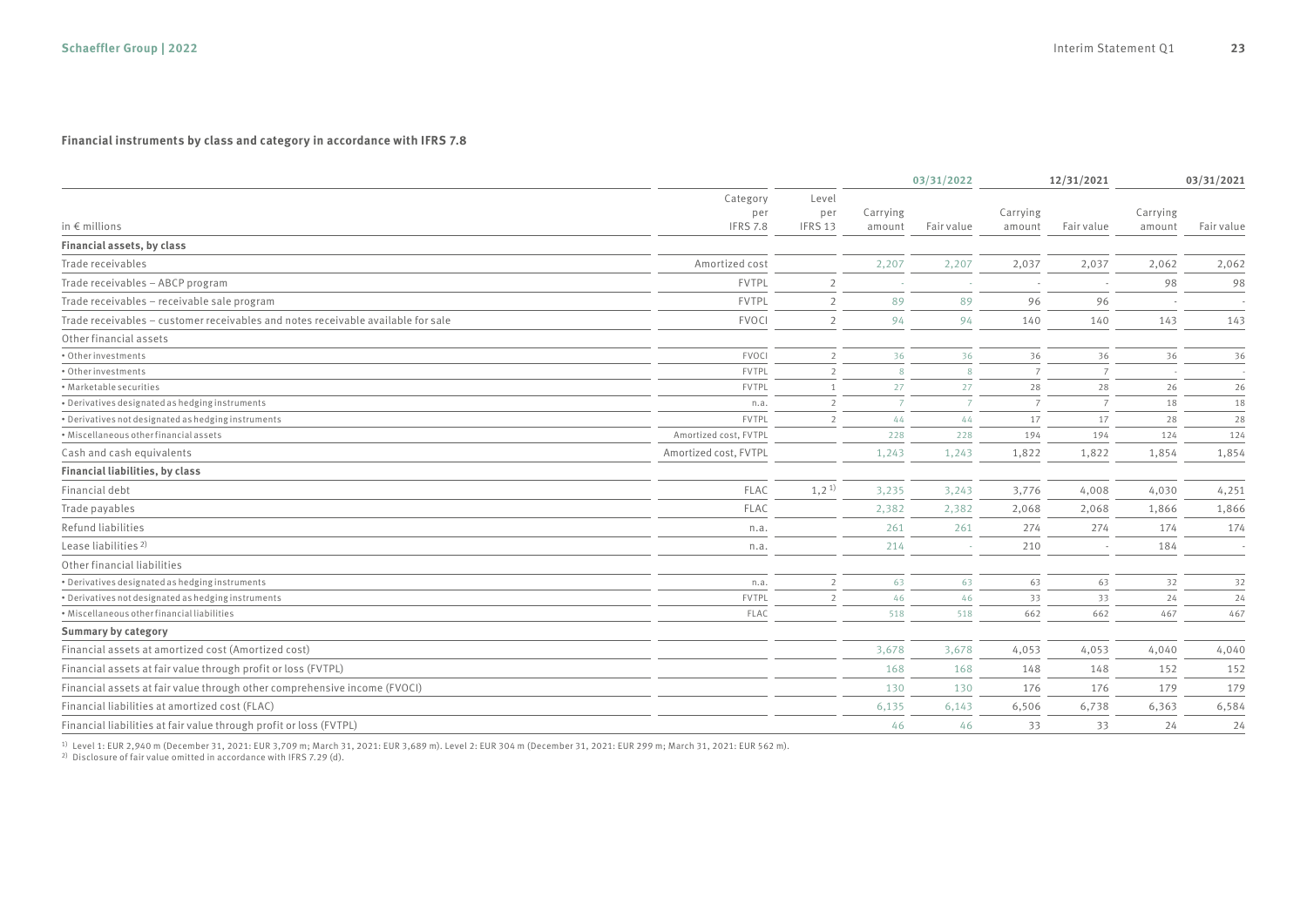#### **Contingent liabilities and other obligations**

The statements made in the annual report 2021 with respect to contingent liabilities are largely unchanged.

Open commitments under fixed contracts to purchase property, plant and equipment amounted to EUR 201 m as at March 31, 2022 (December 31, 2021: EUR 147 m).

### **Segment information**

In accordance with IFRS 8, segment information is reported under the management approach, reflecting the internal organizational and management structure including the internal reporting system to the Schaeffler AG Board of Managing Directors. The Schaeffler Group engages in business activities (1) from which it may earn revenues and incur expenses, (2) whose EBIT is regularly reviewed by the Schaeffler Group's Board of Managing Directors and used as a basis for future decisions on how to allocate resources to the segments and to assess their performance, and (3) for which discrete financial information is available.

#### **Reconciliation to earnings before income taxes**

|                                            | 1 <sup>st</sup> three months |            |  |  |  |
|--------------------------------------------|------------------------------|------------|--|--|--|
| in $\epsilon$ millions                     | 2022                         | $2021^{1}$ |  |  |  |
| EBIT Automotive Technologies <sup>2)</sup> | 77                           | 232        |  |  |  |
| EBIT Automotive Aftermarket <sup>2)</sup>  | 62                           | 57         |  |  |  |
| EBIT Industrial <sup>2)</sup>              | 108                          | 92         |  |  |  |
| EBIT                                       | 247                          | 382        |  |  |  |
| Financial result                           | $-29$                        | $-34$      |  |  |  |
| Earnings before income taxes               | 218                          | 348        |  |  |  |

1) See "Change in accounting policy" section for further details.

2) Prior year information presented based on 2022 segment structure.

#### **Reconciliation of EBIT to EBIT before special items**

|                                  |                         | 1 <sup>st</sup> three months<br>1 <sup>st</sup> three months |      |                                   |      | 1 <sup>st</sup> three months | 1 <sup>st</sup> three months |                   |  |
|----------------------------------|-------------------------|--------------------------------------------------------------|------|-----------------------------------|------|------------------------------|------------------------------|-------------------|--|
|                                  | 2022                    | $2021^{1/2}$                                                 | 2022 | $2021$ <sup>1)</sup> <sup>2</sup> | 2022 | $2021^{112}$                 | 2022                         | 2021 <sup>1</sup> |  |
| in $\epsilon$ millions           | Automotive Technologies |                                                              |      | Automotive Aftermarket            |      | Industrial                   |                              | Total             |  |
| EBIT                             |                         | 232                                                          | 62   | 57                                | 108  | 92                           | 247                          | 382               |  |
| • in % of revenue                | 3.4                     | 10.2                                                         | 13.4 | 12.9                              | 10.8 | 11.0                         | 6.6                          | 10.7              |  |
| <b>Special items</b>             |                         | 8                                                            |      |                                   |      | 6                            | 11                           | 15                |  |
| • Legal cases                    |                         | 6                                                            |      |                                   |      |                              |                              | 10                |  |
| • Restructuring                  |                         |                                                              |      |                                   |      |                              |                              |                   |  |
| • Other                          |                         | $\Omega$                                                     |      | $\Omega$                          |      | $\Omega$                     |                              | $\Omega$          |  |
| <b>EBIT before special items</b> | 80                      | 240                                                          | 63   | 58                                | 115  | 98                           | 258                          | 397               |  |
| • in % of revenue                | 3.5                     | 10.5                                                         | 13.6 | 13.1                              | 11.4 | 11.8                         | 6.9                          | 11.2              |  |

<sup>1)</sup> See "Change in accounting policy" section for further details.

2) Prior year information presented based on 2022 segment structure.

The Schaeffler Group's business is managed based on the three divisions – **Automotive Technologies, Automotive**  Aftermarket, and Industrial - which also represent the reportable segments. Until December 31, 2021, the Automotive Technologies division business was organized into the four business divisions (BDs) E-Mobility, Engine Systems, Transmission Systems, and Chassis Systems. In order to even more closely align the Schaeffler Group toward future-oriented technologies and the transition in the automotive industry, the Board of Managing Directors of Schaeffler AG approved an amendment to enhance the **organizational structure of the Automotive Technologies division.** Starting January 1, 2022, the division manages its business based on the four **BDs E-Mobility, Engine & Transmission Systems, Bearings,** as well as **Chassis Systems.** This organizational change separates the powertrainspecific business from the powertrain-agnostic business more clearly than before. The largely powertrain-agnostic range of rolling bearing applications and products was previously part of the Transmission Systems and Chassis Systems BDs within the Automotive Technologies division. Starting January 1, 2022, it is housed in the new Bearings BD in order to access new markets in a highly competitive environment and increase the visibility of the bearing business as well as enhance it with a focus on applications and customers. Additionally, the company plans to more

closely focus the E-Mobility and Chassis Systems BDs on their future core business. For instance, with the bearing business combined and consolidated in a separate business division, the Chassis Systems BD will be able to concentrate on developing mechatronic chassis systems and technologies for automated driving. Combining the Engine & Transmission Systems BDs is aimed at realizing additional synergies in the business with powertrains based on an internal combustion engine.

The Automotive Aftermarket and Industrial divisions are managed regionally, based on the **regions Europe, Americas, Greater China, and Asia/Pacific.**

The segments offer different products and services and are managed separately because they require different technology and marketing strategies. Each segment focuses on a specific worldwide group of customers, with the spare parts business with automobile manufacturers located in the Automotive Aftermarket segment. Consequently, the amounts for revenue, EBIT, assets, additions to intangible assets and property, plant and equipment, as well as amortization, depreciation, and impairment losses are reported based on the current allocation of customers to divisions. The allocation of customers to segments and the allocation of indirect expenses was reviewed and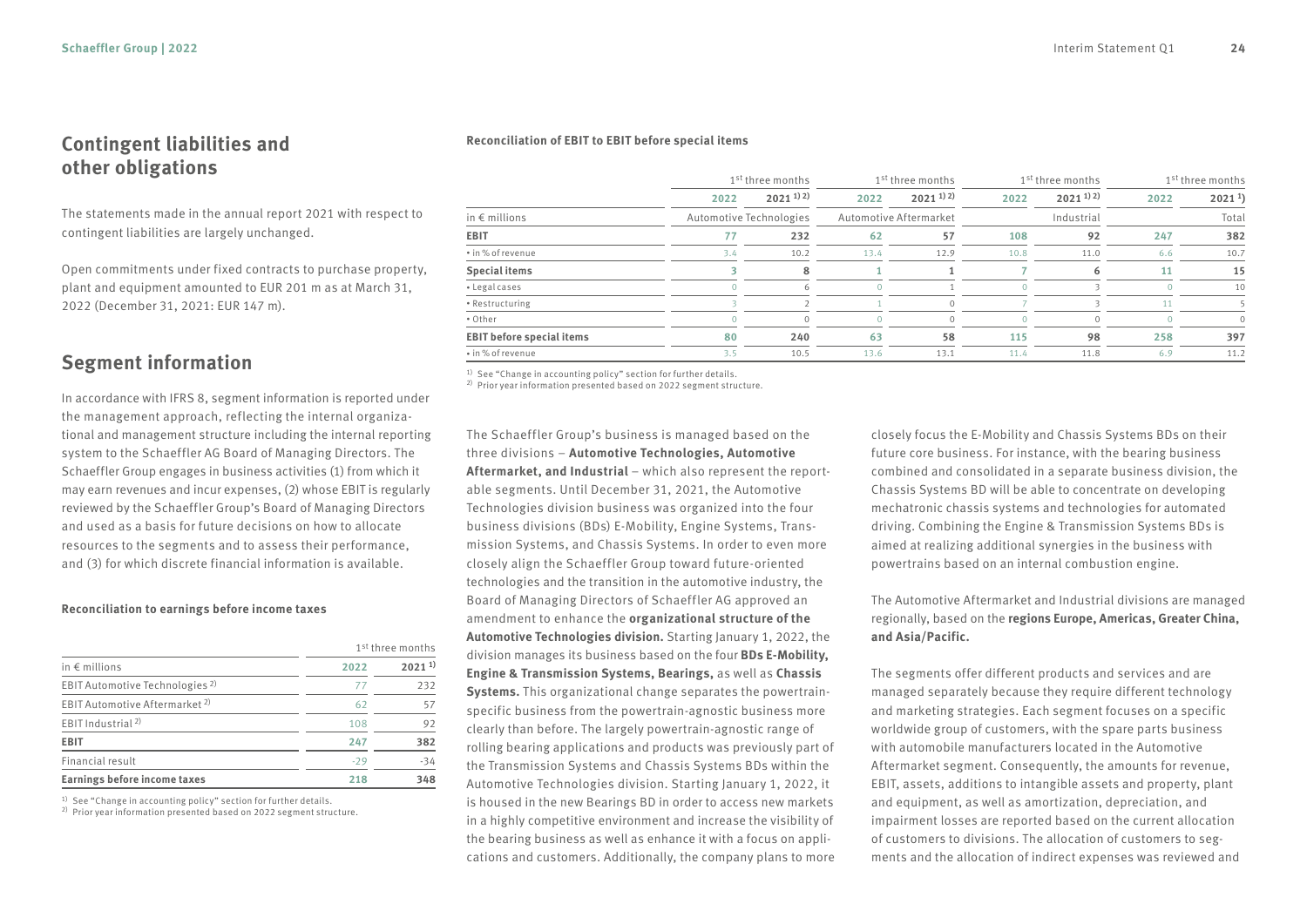adjusted during the year. To ensure that the information on the Automotive Technologies division, Automotive Aftermarket division, and Industrial division segments is comparable, prior year information was also presented using the current year's customer structure. Revenue related to transactions between operating segments is not included.

### **Related parties**

The extent of transactions with related persons and entities remained largely unchanged compared to the 2021 consolidated financial statements.

The company has granted an additional EUR 13 m in interestbearing loans to a joint venture, bringing the total amount of the loan to EUR 95 m.

Further transactions with associated companies and joint ventures during this period were insignificant.

#### **Events after the reporting period**

On April 21, 2022, Schaeffler AG's annual general meeting passed a resolution to pay a dividend of EUR 0.49 (prior year: EUR 0.24) per common share and EUR 0.50 (prior year: EUR 0.25) per common non-voting share to Schaeffler AG's shareholders for 2021. This represents a dividend payout ratio of 43.9% (prior year: 49.7%) of net income attributable to shareholders before special items. The dividend will be paid on April 26, 2022.

No other material events expected to have a significant impact on the net assets, financial position, or results of operations of the Schaeffler Group occurred after March 31, 2022.

Herzogenaurach, May 9, 2022

The Board of Managing Directors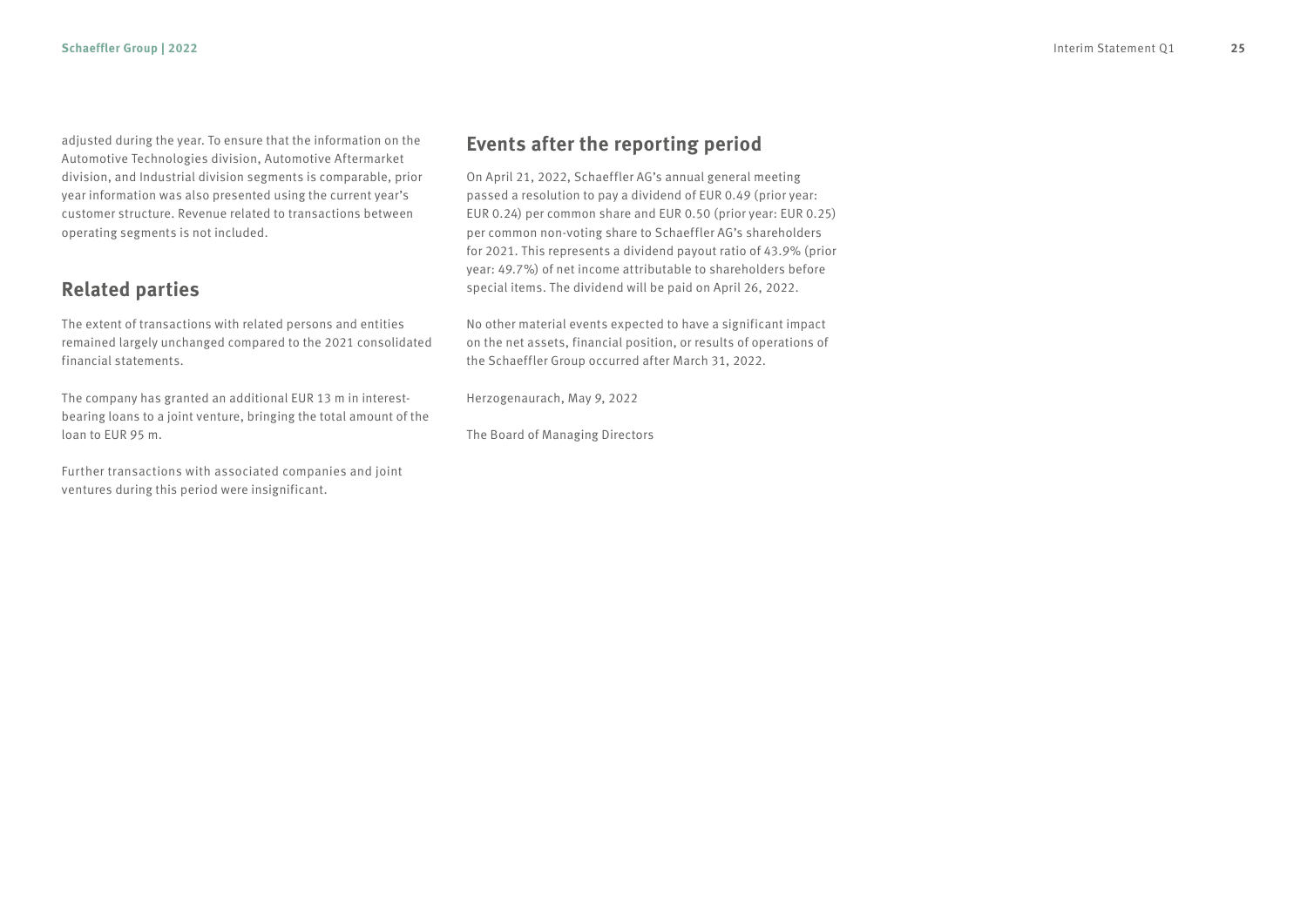## **Summary 1st quarter 2021 to 1st quarter 2022**

#### **Schaeffler Group**

|                                                                                                                     | 2021     |          |          |                                                                       | 2022     |
|---------------------------------------------------------------------------------------------------------------------|----------|----------|----------|-----------------------------------------------------------------------|----------|
| in $\epsilon$ millions                                                                                              |          |          |          | $1st$ quarter $2nd$ quarter $3rd$ quarter $4th$ quarter $1st$ quarter |          |
| Income statement                                                                                                    |          |          |          |                                                                       |          |
| Revenue                                                                                                             | 3,560    | 3,454    | 3,332    | 3,506                                                                 | 3,758    |
| • Europe                                                                                                            | 1,518    | 1,501    | 1,374    | 1,430                                                                 | 1,584    |
| • Americas                                                                                                          | 754      | 669      | 705      | 692                                                                   | 833      |
| · Greater China                                                                                                     | 800      | 812      | 778      | 904                                                                   | 842      |
| • Asia/Pacific                                                                                                      | 488      | 472      | 475      | 479                                                                   | 499      |
| Cost of sales                                                                                                       | $-2,603$ | $-2,611$ | $-2,538$ | $-2,659$                                                              | $-2,887$ |
| Gross profit                                                                                                        | 957      | 843      | 793      | 846                                                                   | 871      |
| • in % of revenue                                                                                                   | 26.9     | 24.4     | 23.8     | 24.1                                                                  | 23.2     |
| Research and development expenses                                                                                   | $-192$   | $-183$   | $-181$   | $-191$                                                                | $-203$   |
| Selling and administrative expenses                                                                                 | $-383$   | $-371$   | $-374$   | $-390$                                                                | $-402$   |
| EBIT                                                                                                                | 382      | 341      | 266      | 231                                                                   | 247      |
| • in % of revenue                                                                                                   | 10.7     | 9.9      | 8.0      | 6.6                                                                   | 6.6      |
| Special items                                                                                                       | 15       | $-37$    | -6       | 29                                                                    | 11       |
| EBIT before special items <sup>1)</sup>                                                                             | 397      | 305      | 260      | 260                                                                   | 258      |
| • in % of revenue                                                                                                   | 11.2     | 8.8      | 7.8      | 7.4                                                                   | 6.9      |
| Net income $2$                                                                                                      | 235      | 227      | 149      | 145                                                                   | 136      |
| Earnings per common non-voting share (basic/diluted, in $\epsilon$ )                                                | 0.35     | 0.35     | 0.22     | 0.22                                                                  | 0.21     |
| <b>Statement of financial position</b>                                                                              |          |          |          |                                                                       |          |
| Total assets                                                                                                        | 13,872   | 13,959   | 14,373   | 14,364                                                                | 14,354   |
| Additions to intangible assets and property, plant                                                                  |          |          |          |                                                                       |          |
| and equipment                                                                                                       | 110      | 131      | 198      | 232                                                                   | 128      |
| Amortization, depreciation, and impairment losses excluding<br>depreciation of right-of-use assets under leases and |          |          |          |                                                                       |          |
| impairments of goodwill                                                                                             | 223      | 228      | 226      | 229                                                                   | 231      |
| · Reinvestment rate                                                                                                 | 0.49     | 0.57     | 0.87     | 1.01                                                                  | 0.56     |
| Shareholders' equity <sup>3)</sup>                                                                                  | 2,549    | 2,640    | 2,848    | 3,165                                                                 | 3,659    |
| . in % of total assets                                                                                              | 18.4     | 18.9     | 19.8     | 22.0                                                                  | 25.5     |
| Net financial debt                                                                                                  | 2,176    | 2,228    | 2,014    | 1,954                                                                 | 1,992    |
| * Net financial debt to EBITDA ratio before special items <sup>1) 4)</sup>                                          | 1.1      | 0.9      | 0.9      | 0.9                                                                   | 1.0      |
| • Gearing ratio (Net financial debt to shareholders' equity <sup>3)</sup> , in %)                                   | 85.3     | 84.4     | 70.7     | 61.7                                                                  | 54.4     |

|                                                                                                          |        | 2021   | 2022   |                                                                       |        |
|----------------------------------------------------------------------------------------------------------|--------|--------|--------|-----------------------------------------------------------------------|--------|
| in $\notin$ millions                                                                                     |        |        |        | $1st$ quarter $2nd$ quarter $3rd$ quarter $4th$ quarter $1st$ quarter |        |
| <b>Statement of cash flows</b>                                                                           |        |        |        |                                                                       |        |
| EBITDA                                                                                                   | 619    | 584    | 507    | 476                                                                   | 493    |
| Cash flows from operating activities                                                                     | 281    | 266    | 458    | 271                                                                   | 199    |
| Capital expenditures (capex) 5)                                                                          | 132    | 136    | 215    | 188                                                                   | 156    |
| • in % of revenue (capex ratio)                                                                          | 3.7    | 3.9    | 6.4    | 5.4                                                                   | 4.2    |
| Free cash flow (FCF) before cash in- and outflows<br>for M&A activities                                  | 130    | 113    | 225    | 55                                                                    | 14     |
| . FCF-conversion (ratio of FCF before cash in- and outflows<br>for M&A activities to EBIT) <sup>6)</sup> | 0.3    | 0.3    | 0.8    | 0.2                                                                   | 0.1    |
| Value-based management                                                                                   |        |        |        |                                                                       |        |
| ROCE (in %) $4$ )                                                                                        | 3.6    | 9.6    | 15.3   | 14.9                                                                  | 13.1   |
| ROCE before special items (in %) $^{1/4}$                                                                | 11.5   | 17.4   | 16.8   | 14.9                                                                  | 13.1   |
| Schaeffler Value Added (in € millions) $4$ )                                                             | $-533$ | $-31$  | 436    | 403                                                                   | 259    |
| Schaeffler Value Added before special items<br>(in $\in$ millions) <sup>1)</sup> 4)                      | 126    | 606    | 557    | 404                                                                   | 256    |
| <b>Employees</b>                                                                                         |        |        |        |                                                                       |        |
| Headcount<br>(at end of reporting period)                                                                | 83,937 | 83,945 | 83,935 | 82,981                                                                | 83,089 |

 $^{\rm 1)}$  Please refer to the annual report 2021, pp. 33 et seq., for the definition of special items.<br><sup>2)</sup> Attributable to shareholders of the parent company.

3) Including non-controlling interests.

4) EBIT/EBITDA based on the last twelve months.

 $^{5)}$  Capital expenditures on intangible assets and property, plant and equipment.<br><sup>6)</sup> Only reported if FCF before cash in- and outflows for M&A activities and EBIT positive.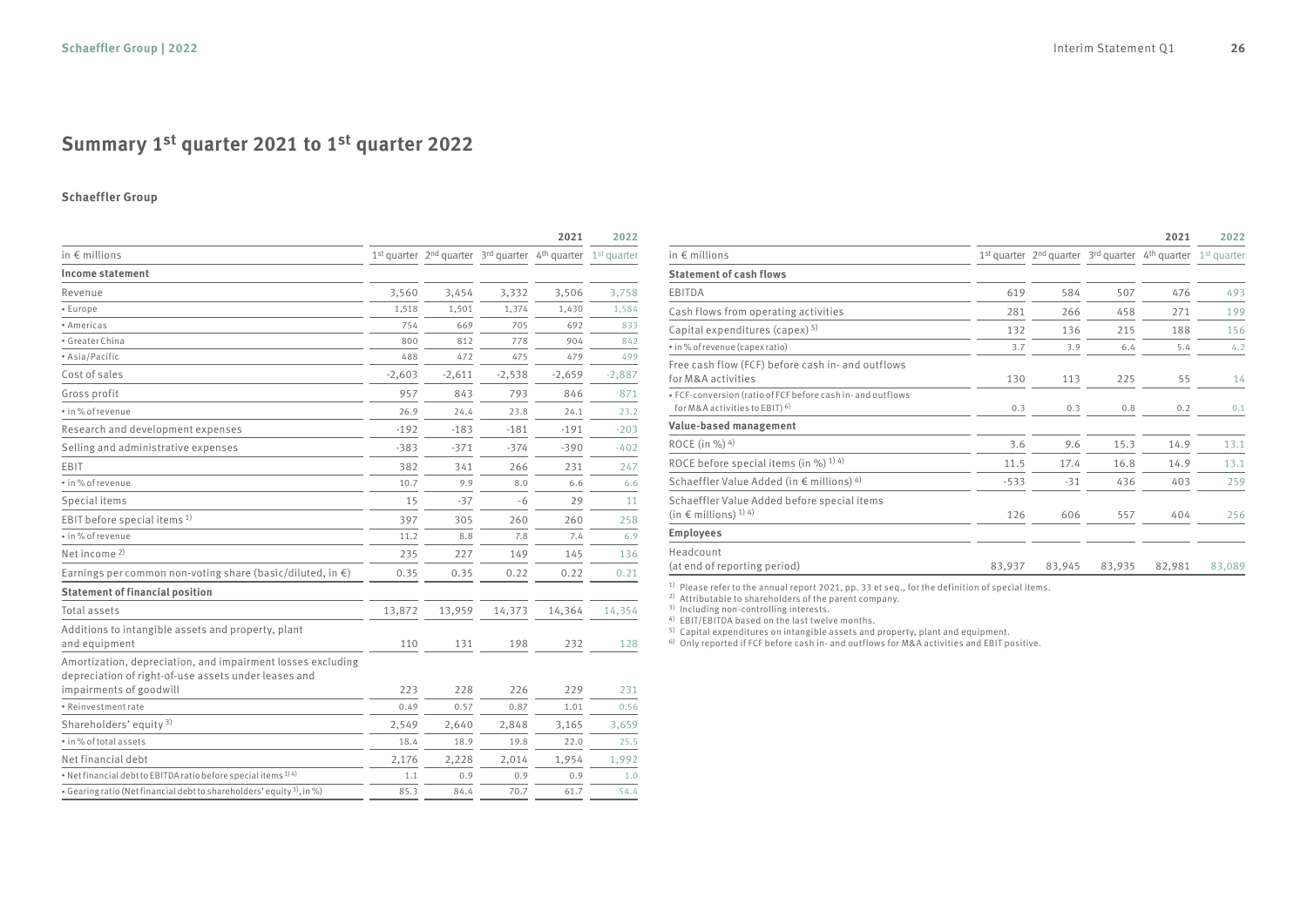|                                               |          |          |          | 2021                                                                  | 2022     |                                          |
|-----------------------------------------------|----------|----------|----------|-----------------------------------------------------------------------|----------|------------------------------------------|
| in $\epsilon$ millions                        |          |          |          | $1st$ quarter $2nd$ quarter $3rd$ quarter $4th$ quarter $1st$ quarter |          | in $\notin$ millior                      |
| <b>Automotive Technologies division</b>       |          |          |          |                                                                       |          | Industrial                               |
| Revenue                                       | 2,281    | 2,084    | 1,921    | 2,150                                                                 | 2,293    | Revenue                                  |
| · E-Mobility BD                               | 247      | 259      | 226      | 306                                                                   | 307      | • Europe                                 |
| <b>* Engine &amp; Transmission Systems BD</b> | 1,283    | 1,143    | 1,073    | 1,189                                                                 | 1,257    | • Americas                               |
| • Bearings BD                                 | 676      | 615      | 554      | 577                                                                   | 643      | • Greater Ch                             |
| • Chassis Systems BD                          | 76       | 66       | 67       | 78                                                                    | 86       | • Asia/Pacif                             |
| • Europe                                      | 864      | 812      | 661      | 738                                                                   | 849      | Cost of sal                              |
| • Americas                                    | 532      | 438      | 452      | 449                                                                   | 567      | Gross prof                               |
| · Greater China                               | 541      | 513      | 501      | 655                                                                   | 557      | · in% of reve                            |
| • Asia/Pacific                                | 345      | 321      | 307      | 308                                                                   | 320      | Research a                               |
| Cost of sales                                 | $-1,721$ | $-1,651$ | $-1,545$ | $-1,712$                                                              | $-1,859$ |                                          |
| Gross profit                                  | 560      | 433      | 376      | 437                                                                   | 434      | Selling and                              |
| · in% of revenue                              | 24.5     | 20.8     | 19.6     | 20.3                                                                  | 18.9     | EBIT<br>· in% of reve                    |
| Research and development expenses             | $-154$   | $-147$   | $-147$   | $-154$                                                                | $-162$   | Special ite                              |
| Selling and administrative expenses           | $-173$   | $-172$   | $-157$   | $-170$                                                                | $-183$   |                                          |
| EBIT                                          | 232      | 141      | 96       | 110                                                                   | 77       | EBIT befor                               |
| • in % of revenue                             | 10.2     | 6.7      | 5.0      | 5.1                                                                   | 3.4      | · in% of reve                            |
| Special items                                 | 8        | $-21$    | $-20$    | $-3$                                                                  | 3        | Prior year in<br><sup>1)</sup> Please re |
| EBIT before special items <sup>1)</sup>       | 240      | 119      | 77       | 107                                                                   | 80       |                                          |
| • in % of revenue                             | 10.5     | 5.7      | 4.0      | 5.0                                                                   | 3.5      |                                          |
| <b>Automotive Aftermarket division</b>        |          |          |          |                                                                       |          |                                          |
| Revenue                                       | 444      | 467      | 500      | 437                                                                   | 463      |                                          |
| • Europe                                      | 312      | 332      | 341      | 291                                                                   | 306      |                                          |
| • Americas                                    | 83       | 86       | 102      | 92                                                                    | 99       |                                          |
| · Greater China                               | 25       | 26       | 27       | 24                                                                    | 30       |                                          |
| • Asia/Pacific                                | 24       | 24       | 30       | 31                                                                    | 29       |                                          |
| Cost of sales                                 | $-300$   | $-321$   | $-346$   | $-296$                                                                | $-319$   |                                          |
| Gross profit                                  | 143      | 147      | 154      | 141                                                                   | 144      |                                          |
| • in % of revenue                             | 32.3     | 31.4     | 30.8     | 32.2                                                                  | 31.2     |                                          |
| Research and development expenses             | $-4$     | $-4$     | $-4$     | $-4$                                                                  | $-5$     |                                          |
| Selling and administrative expenses           | $-82$    | $-68$    | $-82$    | $-88$                                                                 | $-76$    |                                          |
| EBIT                                          | 57       | 89       | 80       | 48                                                                    | 62       |                                          |
| • in % of revenue                             | 12.9     | 19.0     | 16.1     | 10.9                                                                  | 13.4     |                                          |

 $Special items$  1  $-11$   $-9$  1 1 EBIT before special items <sup>1)</sup><br>  $\cdot$  in% of revenue<br>  $\cdot$  in% of revenue<br>  $\cdot$  58  $\overline{\hspace{1cm}}$  78  $\overline{\hspace{1cm}}$  72  $\overline{\hspace{1cm}}$  49  $\overline{\hspace{1cm}}$  63<br>  $\cdot$  11.2  $\overline{\hspace{1cm}}$  11.2 • in % of revenue 13.1  $\frac{1}{13.1}$  16.6  $\frac{14.3}{14.3}$  11.2

|                        |                                                                       | 2021 | 2022 |
|------------------------|-----------------------------------------------------------------------|------|------|
| in $\epsilon$ millions | $1st$ quarter $2nd$ quarter $3rd$ quarter $4th$ quarter $1st$ quarter |      |      |

#### **Industrial division**

| Revenue                                 | 836    | 902    | 911    | 919    | 1,002  |
|-----------------------------------------|--------|--------|--------|--------|--------|
| • Europe                                | 342    | 357    | 372    | 401    | 429    |
| • Americas                              | 140    | 146    | 151    | 151    | 168    |
| • Greater China                         | 235    | 272    | 250    | 226    | 255    |
| • Asia/Pacific                          | 119    | 127    | 138    | 140    | 150    |
| Cost of sales                           | $-582$ | $-640$ | $-648$ | $-650$ | $-710$ |
| Gross profit                            | 254    | 262    | 263    | 268    | 292    |
| · in % of revenue                       | 30.4   | 29.1   | 28.9   | 29.2   | 29.2   |
| Research and development expenses       | $-34$  | $-32$  | $-31$  | $-33$  | $-36$  |
| Selling and administrative expenses     | $-127$ | $-131$ | $-135$ | $-133$ | $-142$ |
| EBIT                                    | 92     | 112    | 89     | 74     | 108    |
| • in % of revenue                       | 11.0   | 12.4   | 9.8    | 8.0    | 10.8   |
| Special items                           | 6      | $-4$   | 23     | 30     | 7      |
| EBIT before special items <sup>1)</sup> | 98     | 108    | 112    | 104    | 115    |
| · in % of revenue                       | 11.8   | 11.9   | 12.3   | 11.3   | 11.4   |

Prior year information presented based on 2022 segment structure. 1) Please refer to the annual report 2021, pp. 33 et seq., for the definition of special items.